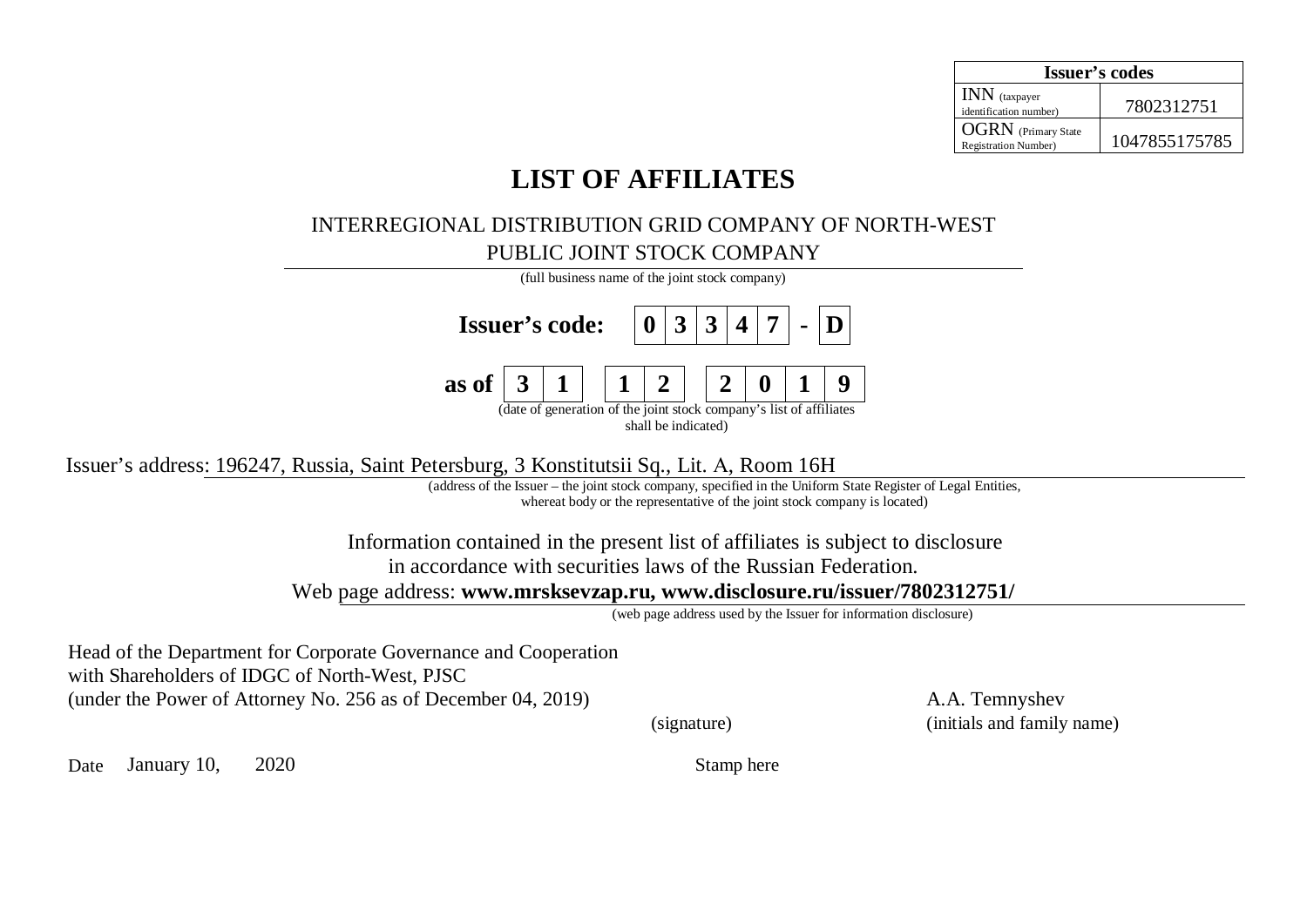| <b>Issuer's codes</b>                                      |               |  |
|------------------------------------------------------------|---------------|--|
| INN (taxpayer<br>identification number)                    | 7802312751    |  |
| <b>OGRN</b> (Primary State<br><b>Registration Number</b> ) | 1047855175785 |  |

|     | I. Composition of affiliates as of:                                                                                              | $\mathbf{3}$<br>$\overline{2}$<br>1<br>1                                                                                                                         | 9 <sup>°</sup><br>$\overline{2}$<br>$\bf{0}$<br>$\mathbf 1$                                        |                                           |                                                                                   |                                                                                          |
|-----|----------------------------------------------------------------------------------------------------------------------------------|------------------------------------------------------------------------------------------------------------------------------------------------------------------|----------------------------------------------------------------------------------------------------|-------------------------------------------|-----------------------------------------------------------------------------------|------------------------------------------------------------------------------------------|
| No. | Full business name (registered)<br>name of non-profit organization)<br>or given name, patronymic and<br>family name of affiliate | Place of<br>business/residence of<br>legal entity/individual<br>(indicated only upon the<br>individual's consent)                                                | Reason(s) for an<br>entity/individual to be<br>qualified as an affiliate                           | Date of<br>occurrence of the<br>reason(s) | Affiliate's share<br>in the equity<br>capital of the<br>joint stock<br>company, % | Fraction of<br>joint stock<br>company's<br>ordinary shares<br>held by an<br>affiliate, % |
| 1   | $\overline{2}$                                                                                                                   | 3                                                                                                                                                                | $\boldsymbol{4}$                                                                                   | 5 <sup>5</sup>                            | 6                                                                                 | 7                                                                                        |
|     |                                                                                                                                  | The individual is the joint<br>stock company's sole<br>executive body<br>Member of the joint stock<br>company's collective<br>executive body<br>No consent given | October 11, 2018                                                                                   |                                           |                                                                                   |                                                                                          |
| 1.  | Pidnik, Artyom Yuryevich                                                                                                         |                                                                                                                                                                  |                                                                                                    | October 11, 2019                          |                                                                                   | 0                                                                                        |
|     |                                                                                                                                  |                                                                                                                                                                  | Member of the Board of<br>Directors of the joint stock<br>company                                  | June 14, 2019                             | $\boldsymbol{0}$                                                                  |                                                                                          |
|     |                                                                                                                                  |                                                                                                                                                                  | The individual belongs to<br>the same group of entities<br>this joint stock company<br>belongs to. | October 11, 2018                          |                                                                                   |                                                                                          |
| 2.  | Alyushenko, Igor Dmitriyevich                                                                                                    | No consent given                                                                                                                                                 | Member of the Board of<br>Directors of the joint stock<br>company                                  | June 14, 2019                             | $\boldsymbol{0}$                                                                  | $\Omega$                                                                                 |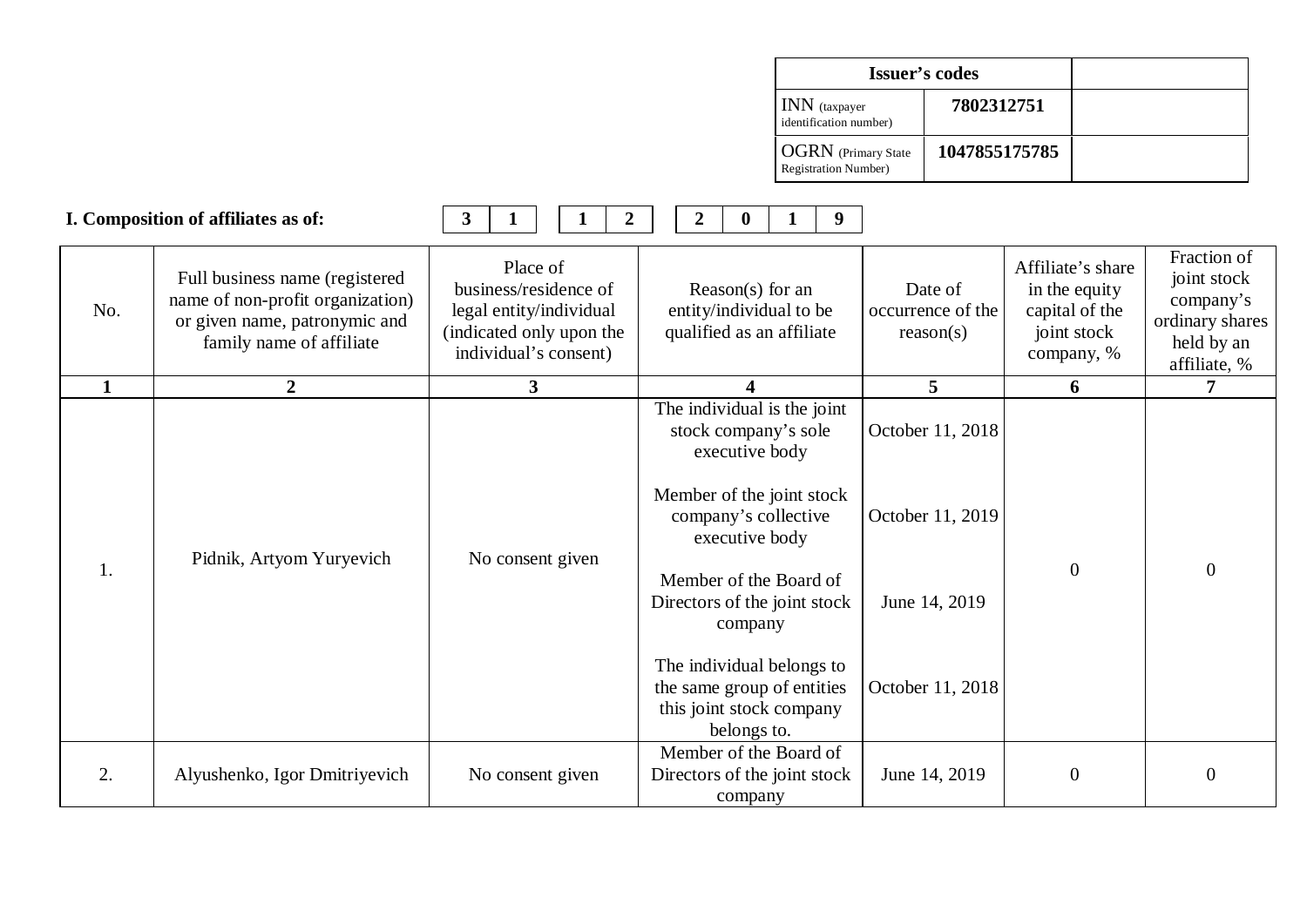| 3.  | Zharikov, Aleksey Nikolayevich   | No consent given | Member of the Board of<br>Directors of the joint stock | June 14, 2019  | $\overline{0}$   | $\overline{0}$   |
|-----|----------------------------------|------------------|--------------------------------------------------------|----------------|------------------|------------------|
|     |                                  |                  | company                                                |                |                  |                  |
|     |                                  |                  | Member of the Board of                                 |                |                  |                  |
| 4.  | Bychko, Mikhail Aleksandrovich   | No consent given | Directors of the joint stock                           | June 14, 2019  | $\boldsymbol{0}$ | $\boldsymbol{0}$ |
|     |                                  |                  | company                                                |                |                  |                  |
|     |                                  |                  | Member of the Board of                                 |                |                  |                  |
| 5.  | Sergeeva, Olga Andreyevna        | No consent given | Directors of the joint stock                           | June 14, 2019  | $\boldsymbol{0}$ | $\boldsymbol{0}$ |
|     |                                  |                  | company                                                |                |                  |                  |
|     |                                  |                  | Member of the Board of                                 |                |                  |                  |
| 6.  | Fedorov, Oleg Romanovich         | No consent given | Directors of the joint stock                           | June 14, 2019  | $\boldsymbol{0}$ | $\boldsymbol{0}$ |
|     |                                  |                  | company                                                |                |                  |                  |
|     |                                  |                  | Member of the Board of                                 |                |                  |                  |
| 7.  | Golovtsov, Aleksandr Viktorovich | No consent given | Directors of the joint stock                           | June 14, 2019  | 0.00066          | 0.00066          |
|     |                                  |                  | company                                                |                |                  |                  |
|     |                                  |                  | Member of the Board of                                 |                |                  |                  |
| 8.  | Stepanova, Maria Dmitriyevna     | No consent given | Directors of the joint stock                           | June 14, 2019  | $\overline{0}$   | $\overline{0}$   |
|     |                                  |                  | company                                                |                |                  |                  |
|     |                                  |                  | Member of the Board of                                 |                |                  |                  |
| 9.  | Morozov Andrey Vladimirovich     | No consent given | Directors of the joint stock                           | June 14, 2019  | $\boldsymbol{0}$ | $\boldsymbol{0}$ |
|     |                                  |                  | company                                                |                |                  |                  |
|     |                                  |                  | Member of the Board of                                 |                |                  |                  |
| 10. | Korneyev Aleksandr Yuryevich     | No consent given | Directors of the joint stock                           | June 14, 2019  | $\boldsymbol{0}$ | $\boldsymbol{0}$ |
|     |                                  |                  | company                                                |                |                  |                  |
|     |                                  |                  | Member of the Board of                                 |                |                  |                  |
| 11. | Shagina, Irina Aleksandrovna     | No consent given | Directors of the joint stock                           | June 14, 2019  | $\boldsymbol{0}$ | $\boldsymbol{0}$ |
|     |                                  |                  | company                                                |                |                  |                  |
| 12. |                                  |                  | Member of the joint stock                              |                |                  |                  |
|     | Gusev, Vladimir Sergeyevich      | No consent given | company's Collective                                   | April 21, 2015 | $\boldsymbol{0}$ | $\overline{0}$   |
|     |                                  |                  | <b>Executive Body</b><br>Member of the joint stock     |                |                  |                  |
| 13. | Yagodka, Denis Vladimirovich     | No consent given | company's Collective                                   | December 20,   | $\boldsymbol{0}$ | $\boldsymbol{0}$ |
|     |                                  |                  | <b>Executive Body</b>                                  | 2018           |                  |                  |
|     |                                  |                  | Member of the joint stock                              |                |                  |                  |
| 14. | Savin, Nikolay Olegovich         | No consent given | company's Collective                                   | December 20,   | $\boldsymbol{0}$ | $\boldsymbol{0}$ |
|     |                                  |                  | <b>Executive Body</b>                                  | 2018           |                  |                  |
|     |                                  |                  |                                                        |                |                  |                  |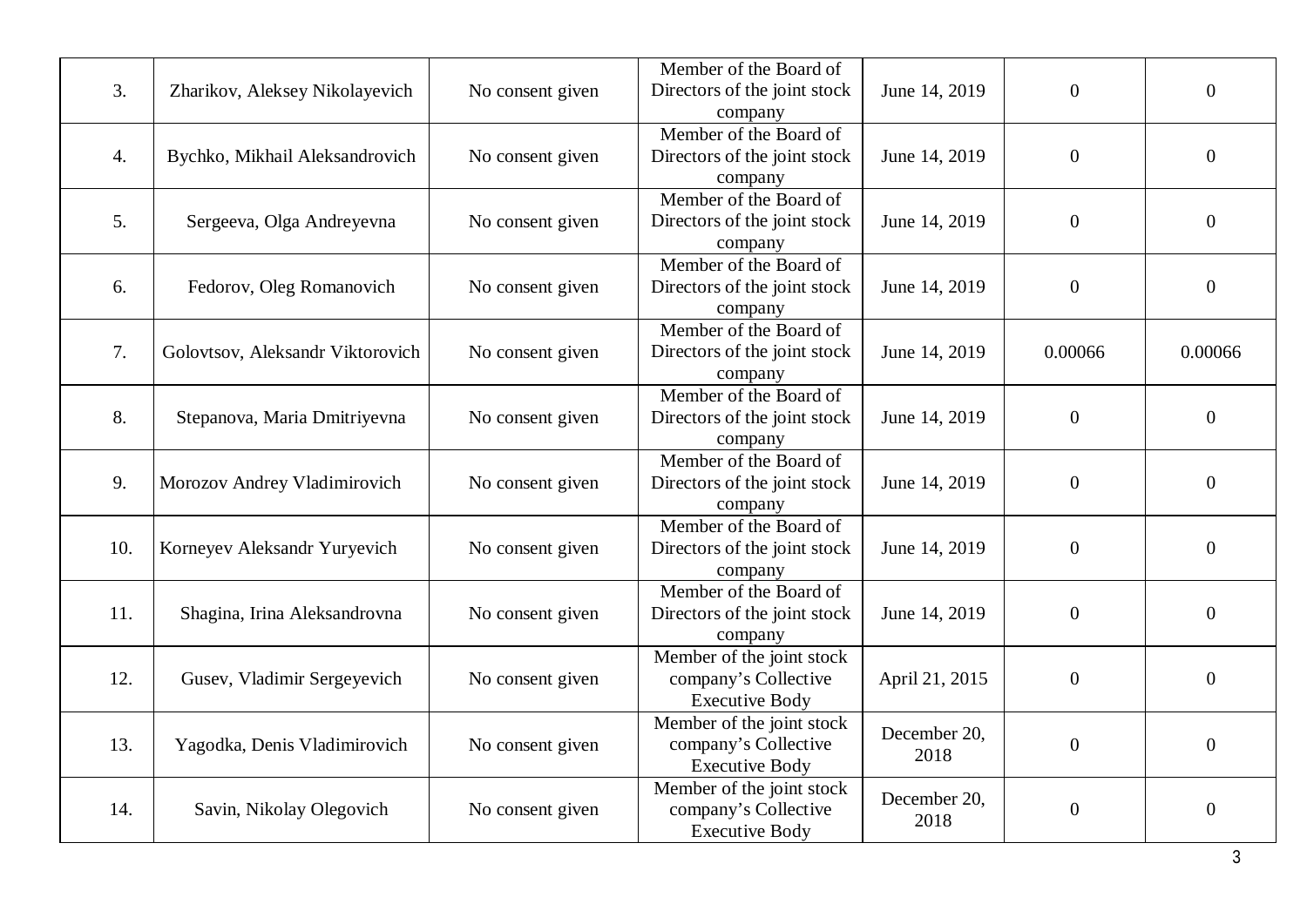| 15. | Shadrina, Lyudmila Vladimirovna                                                       | No consent given                                                                                    | Member of the joint stock<br>company's Collective<br><b>Executive Body</b>                                                                                                                                                                                        | December 20,<br>2018           | $\boldsymbol{0}$ | $\boldsymbol{0}$ |
|-----|---------------------------------------------------------------------------------------|-----------------------------------------------------------------------------------------------------|-------------------------------------------------------------------------------------------------------------------------------------------------------------------------------------------------------------------------------------------------------------------|--------------------------------|------------------|------------------|
| 16. | Rudakov, Dmitry Stanislavovich                                                        | No consent given                                                                                    | Member of the Collegial<br><b>Executive Body</b>                                                                                                                                                                                                                  | June 7, 2019                   | $\overline{0}$   | $\overline{0}$   |
| 17. | Trofimova, Marina Mikhailovna                                                         | No consent given                                                                                    | Member of the Collegial<br><b>Executive Body</b>                                                                                                                                                                                                                  | June 7, 2019                   | $\boldsymbol{0}$ | $\boldsymbol{0}$ |
| 18. | Filatova, Svetlana Valeryevna                                                         | No consent given                                                                                    | Member of the Collegial<br><b>Executive Body</b>                                                                                                                                                                                                                  | September 30,<br>2019          | $\overline{0}$   | $\boldsymbol{0}$ |
| 19. | Rosseti Public Joint Stock<br>Company                                                 | Russia, Moscow                                                                                      | The entity has the right to<br>dispose of more than 20<br>percent of the total number<br>of votes attaching to voting<br>shares of this joint stock<br>company.<br>The entity belongs to the<br>same group of entities this<br>joint stock company belongs<br>to. | July 1, 2008<br>July 1, 2008   | 55.38            | 55.38            |
| 20. | Federal Grid Company of Unified<br><b>Energy System Public Joint Stock</b><br>Company | Russia, Moscow                                                                                      | The entity belongs to the<br>same group of entities this<br>joint stock company belongs<br>to.                                                                                                                                                                    | July 10, 2012                  |                  |                  |
| 21. | Lesnaya Skazka Open Joint Stock<br>Company                                            | <b>Russian Federation,</b><br>Republic of Karelia,<br>Pryazhinsky District,<br>Syargilakhta Village | The entity has the right to<br>dispose of more than 20<br>percent of the total number<br>of votes attaching to voting<br>shares of this joint stock<br>company.<br>The entity belongs to the<br>same group of entities this<br>joint stock company belongs<br>to. | April 1, 2008<br>April 1, 2008 |                  |                  |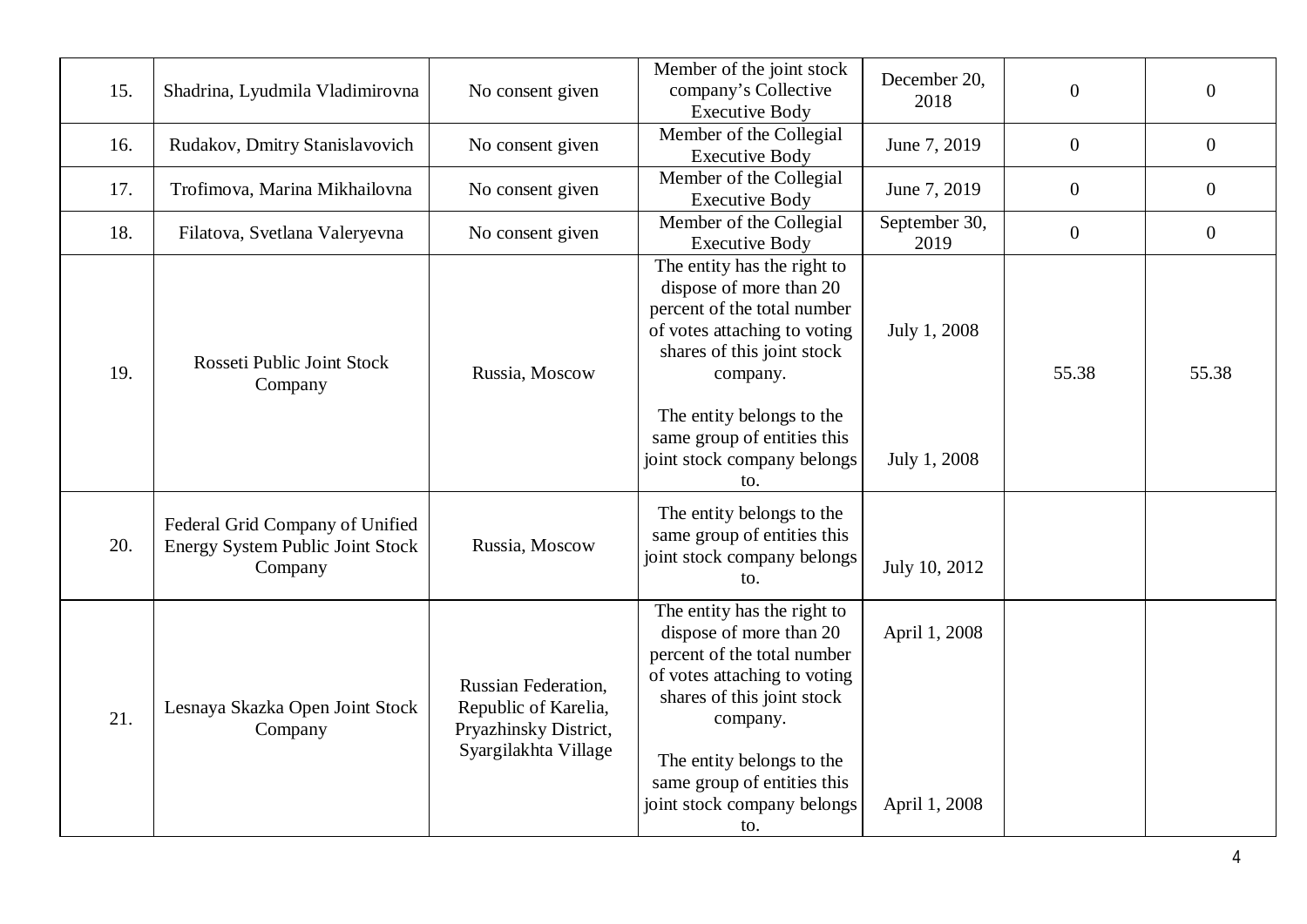| 22. | Pskovenergoagent Joint Stock<br>Company                   | Russia, Pskov region,<br>Pskov city   | The entity has the right to<br>dispose of more than 20<br>percent of the total number<br>of votes attaching to voting<br>shares of this joint stock<br>company.<br>The entity belongs to the<br>same group of entities this<br>joint stock company belongs<br>to.   | April 1, 2008<br>April 1, 2008       |  |
|-----|-----------------------------------------------------------|---------------------------------------|---------------------------------------------------------------------------------------------------------------------------------------------------------------------------------------------------------------------------------------------------------------------|--------------------------------------|--|
| 23. | Pskovenergosbyt Joint Stock<br>Company                    | Russia, Pskov region,<br>Pskov city   | The entity has the right to<br>dispose of more than 20<br>percent of the total number<br>of votes attaching to voting<br>shares of this joint stock<br>company.<br>The entity belongs to the<br>same group of entities this<br>joint stock company belongs<br>to.   | April 1, 2008<br>April 1, 2008       |  |
| 24. | Energoservice of North-West Joint<br><b>Stock Company</b> | Gatchina, Leningrad<br>Region, Russia | The entity has the right to<br>dispose of more than 20<br>percent of the total number<br>of votes attaching to voting<br>shares of this joint stock<br>company.<br>The entity belongs to the<br>same group of entities this<br>joint stock company belongs  <br>to. | January 28, 2011<br>January 28, 2011 |  |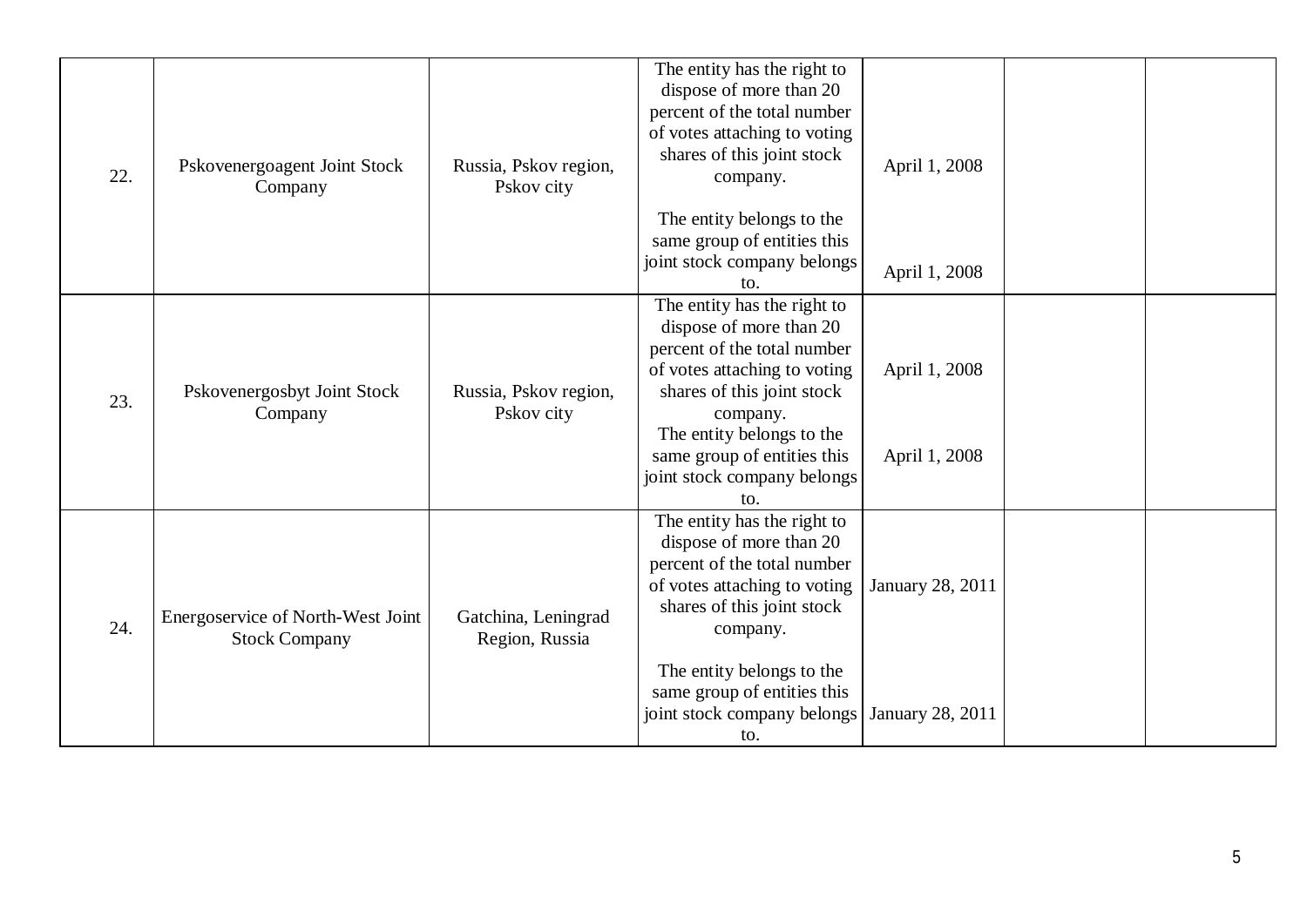| 25. | <b>Interregional Distribution Grid</b><br>Company of Center Public Joint<br><b>Stock Company</b> | Russia, Moscow                                                                                    | The individual belongs to<br>the same group of entities<br>this joint stock company<br>belongs to. | July 1, 2008 |  |
|-----|--------------------------------------------------------------------------------------------------|---------------------------------------------------------------------------------------------------|----------------------------------------------------------------------------------------------------|--------------|--|
| 26. | Sanatorium-Preventorium<br><b>Energetik Joint Stock Company</b>                                  | Tambov Region, Tambov<br>District.<br>Novaya Lyada District<br>Center Settlement,<br>Novaya Lyada | The individual belongs to<br>the same group of entities<br>this joint stock company<br>belongs to. | July 1, 2008 |  |
| 27. | <b>Yaroslavl Electric Power Grid</b><br>Company Joint Stock Company                              | Russian Federation,<br><b>Yaroslavl Region</b><br>Yaroslavl                                       | The individual belongs to<br>the same group of entities<br>this joint stock company<br>belongs to. | July 1, 2008 |  |
| 28. | <b>Moscow United Electric Power</b><br>Grid Company Public Joint Stock<br>Company                | Russia, Moscow                                                                                    | The individual belongs to<br>the same group of entities<br>this joint stock company<br>belongs to. | July 1, 2008 |  |
| 29. | <b>Energocenter Joint Stock</b><br>Company                                                       | Moscow Region,<br>Noginsk                                                                         | The individual belongs to<br>the same group of entities<br>this joint stock company<br>belongs to. | July 1, 2008 |  |
| 30. | <b>Interregional Distribution Grid</b><br>Company of Ural Open Joint Stock<br>Company            | 620026 Yekaterinburg,<br>Mamin-Sibiryak St.,<br>140                                               | The entity belongs to the<br>same group of entities this<br>joint stock company belongs<br>to.     | July 1, 2008 |  |
| 31. | Yekaterinburgenergosbyt Joint<br><b>Stock Company</b>                                            | Russian Federation,<br>Yekaterinburg                                                              | The individual belongs to<br>the same group of entities<br>this joint stock company<br>belongs to. | July 1, 2008 |  |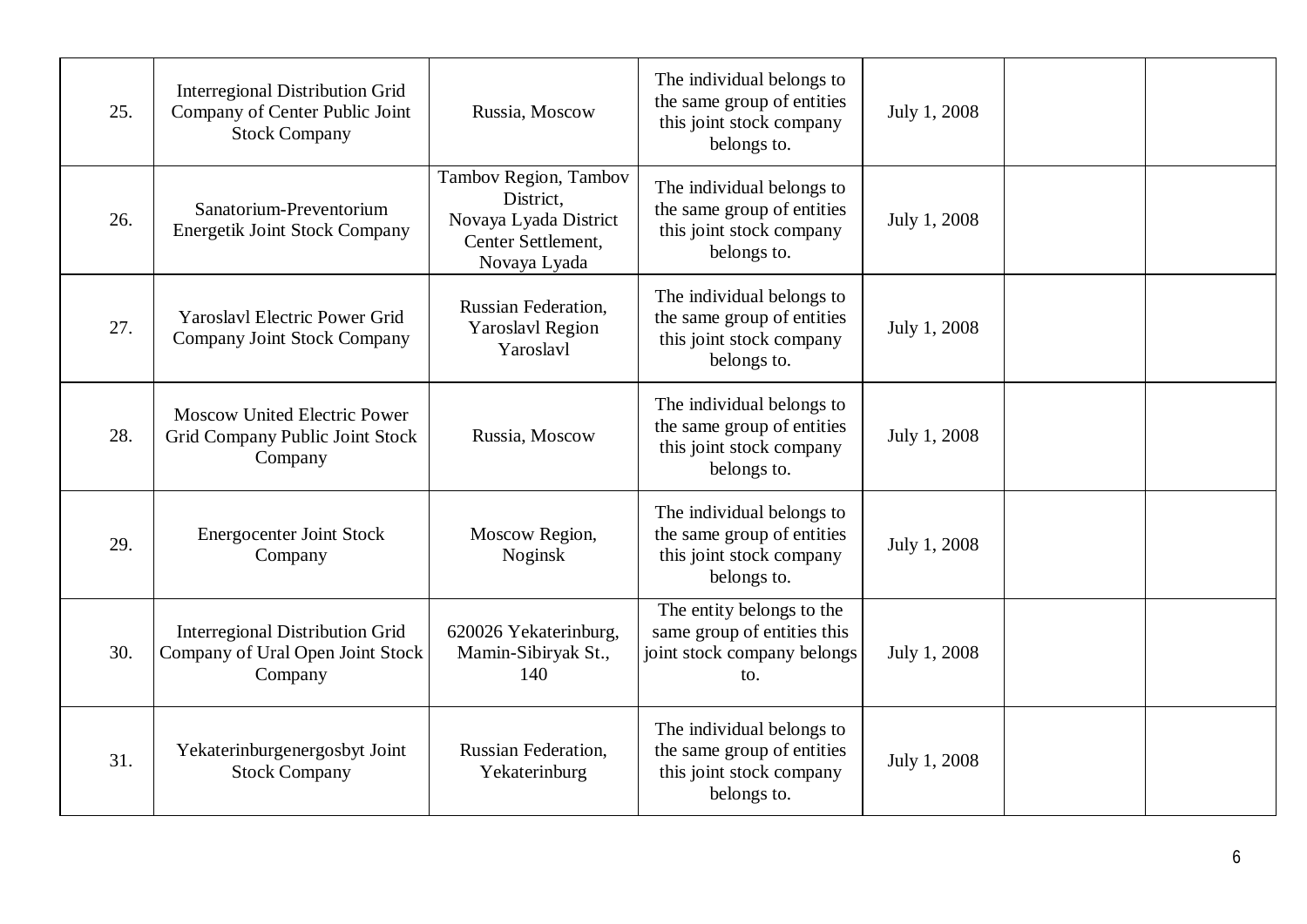| 32. | Yekaterinburg Electric Power Grid<br>Company Joint Stock Company                                                | Russian Federation,<br>Yekaterinburg                                        | The individual belongs to<br>the same group of entities<br>this joint stock company<br>belongs to.  | July 1, 2008  |  |
|-----|-----------------------------------------------------------------------------------------------------------------|-----------------------------------------------------------------------------|-----------------------------------------------------------------------------------------------------|---------------|--|
| 33. | <b>Interregional Distribution Grid</b><br>Company of Siberia Public Joint<br><b>Stock Company</b>               | Krasnoyarsk                                                                 | The individual belongs to<br>the same group of entities<br>this joint stock company<br>belongs to.  | July 1, 2008  |  |
| 34. | <b>Tyvaenergo Joint Stock Company</b>                                                                           | Russian Federation,<br>Republic of Tyva,<br>Kyzyl                           | The individual belongs to<br>the same group of entities<br>this joint stock company<br>belongs to.  | July 1, 2008  |  |
| 35. | Yurenergokonsalt Limited<br><b>Liability Company</b>                                                            | Russia, Stavropol<br>Territory, Pyatigorsk                                  | The individual belongs to<br>the same group of entities<br>this joint stock company<br>belongs to.  | June 13, 2012 |  |
| 36. | Sotssfera Joint Stock Company                                                                                   | Russia, Omsk Region,<br>Omsk District,<br>clause Chernoluchye<br>settlement | The individual belongs to<br>the same group of entities<br>this joint stock company<br>belongs to.  | July 1, 2008  |  |
| 37. | YugStroyMontazh Limited<br><b>Liability Company</b>                                                             | Russian Federation,<br>Rostov Region,<br>Rostov-on-Don                      | The person belongs to the<br>same group of persons the<br><b>Joint Stock Company</b><br>belongs to. | May 17, 2019  |  |
| 38. | <b>Interregional Distribution Grid</b><br>Company of Center and Privolzhye<br><b>Public Joint Stock Company</b> | Russia,<br>Nizhny Novgorod                                                  | The individual belongs to<br>the same group of entities<br>this joint stock company<br>belongs to.  | July 1, 2008  |  |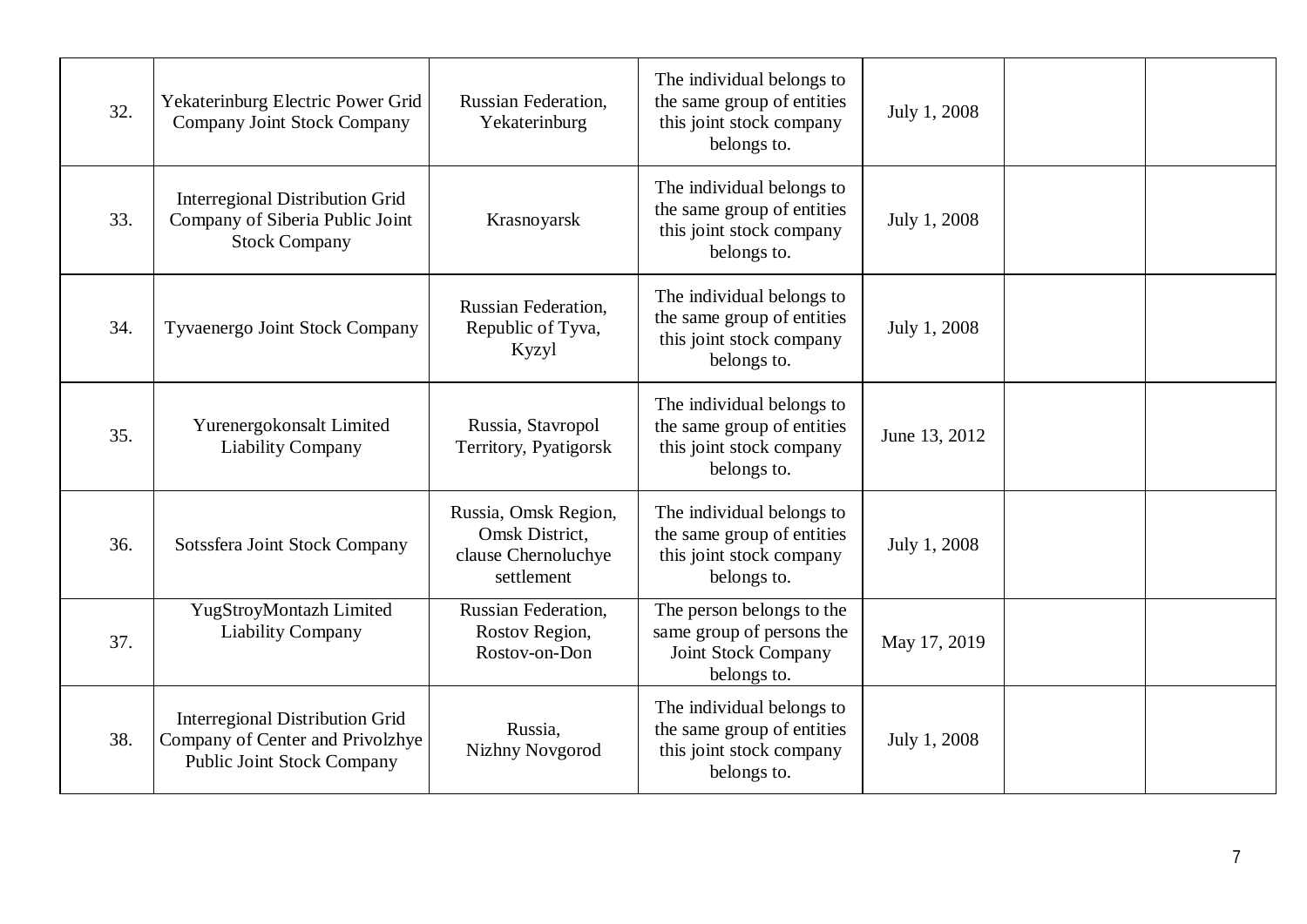| 39. | Avtotransportnoye Khozyaystvo<br>(Flee Vehicles) Joint Stock<br>Company                         | <b>Russian Federation, Kirov</b><br>Region, Orichevskiy<br>District,<br>clause settlement | The individual belongs to<br>the same group of entities<br>this joint stock company<br>belongs to. | July 1, 2008 |  |
|-----|-------------------------------------------------------------------------------------------------|-------------------------------------------------------------------------------------------|----------------------------------------------------------------------------------------------------|--------------|--|
| 40. | Sanatorium-Preventorium<br><b>Energetik Joint Stock Company</b>                                 | <b>Russian Federation,</b><br>Udmurt Republic,<br><b>Izhevsk</b>                          | The individual belongs to<br>the same group of entities<br>this joint stock company<br>belongs to. | July 1, 2008 |  |
| 41. | <b>Svet Joint Stock Company</b>                                                                 | <b>Russian Federation,</b><br>Nizhny Novgorod<br>Region,<br>Bor                           | The individual belongs to<br>the same group of entities<br>this joint stock company<br>belongs to. | July 1, 2008 |  |
| 42. | <b>Interregional Distribution Grid</b><br>Company of Volga Public Joint<br><b>Stock Company</b> | Russian Federation,<br>Saratov                                                            | The individual belongs to<br>the same group of entities<br>this joint stock company<br>belongs to. | July 1, 2008 |  |
| 43. | Social Sphere-M Joint Stock<br>Company                                                          | <b>Russian Federation,</b><br>Republic of Mordovia,<br><b>Saransk</b>                     | The individual belongs to<br>the same group of entities<br>this joint stock company<br>belongs to. | July 1, 2008 |  |
| 44. | Solnechny Sanatorium-<br>Preventorium Joint Stock<br>Company                                    | 460023 Russia, Orenburg,<br>Turbinnaya St., 58                                            | The individual belongs to<br>the same group of entities<br>this joint stock company<br>belongs to. | July 1, 2008 |  |
| 45. | <b>Chuvash Autotransport Company</b><br><b>Joint Stock Company</b>                              | 429951 Russia,<br>Novocheboksarsk,<br>Promyshlennaya St., 21                              | The individual belongs to<br>the same group of entities<br>this joint stock company<br>belongs to. | July 1, 2008 |  |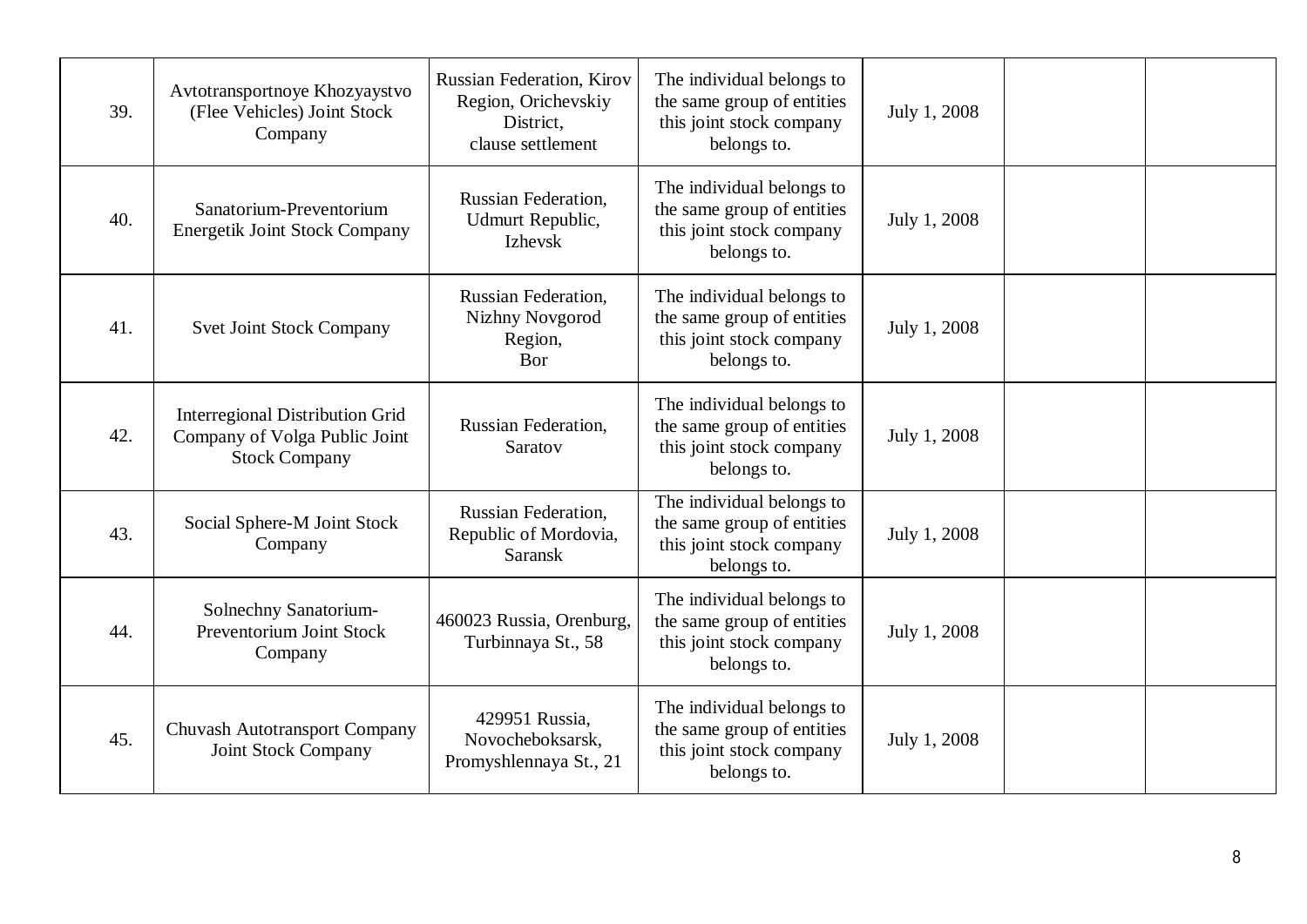| 46. | <b>Interregional Distribution Grid</b><br>Company of South Public Joint<br><b>Stock Company</b> | Russian Federation,<br>Rostov-on-Don                                                 | The individual belongs to<br>the same group of entities<br>this joint stock company<br>belongs to. | July 1, 2008          |  |
|-----|-------------------------------------------------------------------------------------------------|--------------------------------------------------------------------------------------|----------------------------------------------------------------------------------------------------|-----------------------|--|
| 47. | Sokolovskoye Agricultural<br><b>Enterprise Joint Stock Company</b>                              | Russian Federation,<br>Novoshakhtinsk                                                | The individual belongs to<br>the same group of entities<br>this joint stock company<br>belongs to. | July 1, 2008          |  |
| 48. | <b>Energetik Recreation Center Joint</b><br><b>Stock Company</b>                                | Russian Federation,<br>Krasnodar Territory,<br>Tuapse District, Shepsi<br>settlement | The individual belongs to<br>the same group of entities<br>this joint stock company<br>belongs to. | July 1, 2008          |  |
| 49. | <b>Technical Customer Center Joint</b><br><b>Stock Company</b>                                  | Russian Federation,<br>Moscow                                                        | The individual belongs to<br>the same group of entities<br>this joint stock company<br>belongs to. | September 15,<br>2010 |  |
| 50. | Lenenergo Public Joint Stock<br>Company for Power Industry and<br>Electrification               | Russia.<br>St. Petersburg                                                            | The individual belongs to<br>the same group of entities<br>this joint stock company<br>belongs to. | July 1, 2008          |  |
| 51. | Lenenergospetsremont Joint Stock<br>Company                                                     | Russian Federation,<br>St. Petersburg                                                | The individual belongs to<br>the same group of entities<br>this joint stock company<br>belongs to. | July 1, 2008          |  |
| 52. | Yantarenergo Joint Stock<br>Company                                                             | Russian Federation,<br>Kaliningrad                                                   | The individual belongs to<br>the same group of entities<br>this joint stock company<br>belongs to. | July 1, 2008          |  |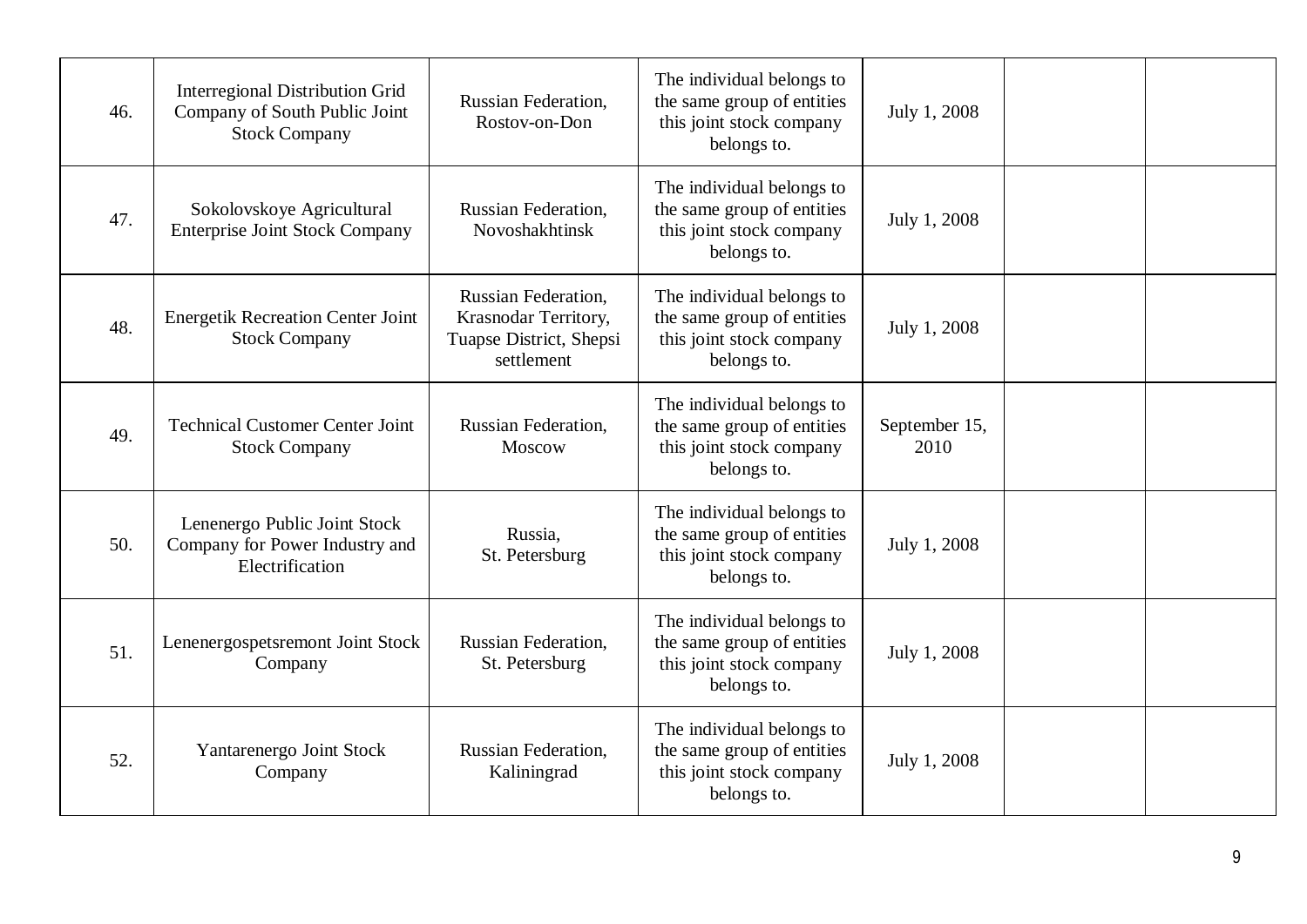| 53. | Yantarenergosbyt Joint Stock<br>Company                                                                         | Kaliningrad, Russian<br>Federation       | The individual belongs to<br>the same group of entities<br>this joint stock company<br>belongs to. | July 1, 2008 |  |
|-----|-----------------------------------------------------------------------------------------------------------------|------------------------------------------|----------------------------------------------------------------------------------------------------|--------------|--|
| 54. | Kaliningrad Generating Company<br><b>Joint Stock Company</b>                                                    | Kaliningrad, Russian<br>Federation       | The individual belongs to<br>the same group of entities<br>this joint stock company<br>belongs to. | July 1, 2008 |  |
| 55. | Kabardino-Balkar Joint-Stock<br>Company of Energy and<br>Electrification                                        | Kabardino-Balkarian<br>Republic, Nalchik | The individual belongs to<br>the same group of entities<br>this joint stock company<br>belongs to. | July 1, 2008 |  |
| 56. | Karachayevo-Cherkesskenergo<br><b>Joint Stock Company</b>                                                       | Karachay-Cherkess<br>Republic, Cherkessk | The individual belongs to<br>the same group of entities<br>this joint stock company<br>belongs to. | July 1, 2008 |  |
| 57. | Kalmenergosbyt Joint Stock<br>Company                                                                           | Republic of Kalmykia,<br>Elista          | The individual belongs to<br>the same group of entities<br>this joint stock company<br>belongs to. | July 1, 2008 |  |
| 58. | <b>Interregional Distribution Grid</b><br><b>Company of North Caucasus</b><br><b>Public Joint Stock Company</b> | <b>Russian Federation,</b><br>Pyatigorsk | The individual belongs to<br>the same group of entities<br>this joint stock company<br>belongs to. | July 1, 2008 |  |
| 59. | <b>Tomsk Distribution Company</b><br><b>Public Joint Stock Company</b>                                          | Russia, Tomsk                            | The individual belongs to<br>the same group of entities<br>this joint stock company<br>belongs to. | July 1, 2008 |  |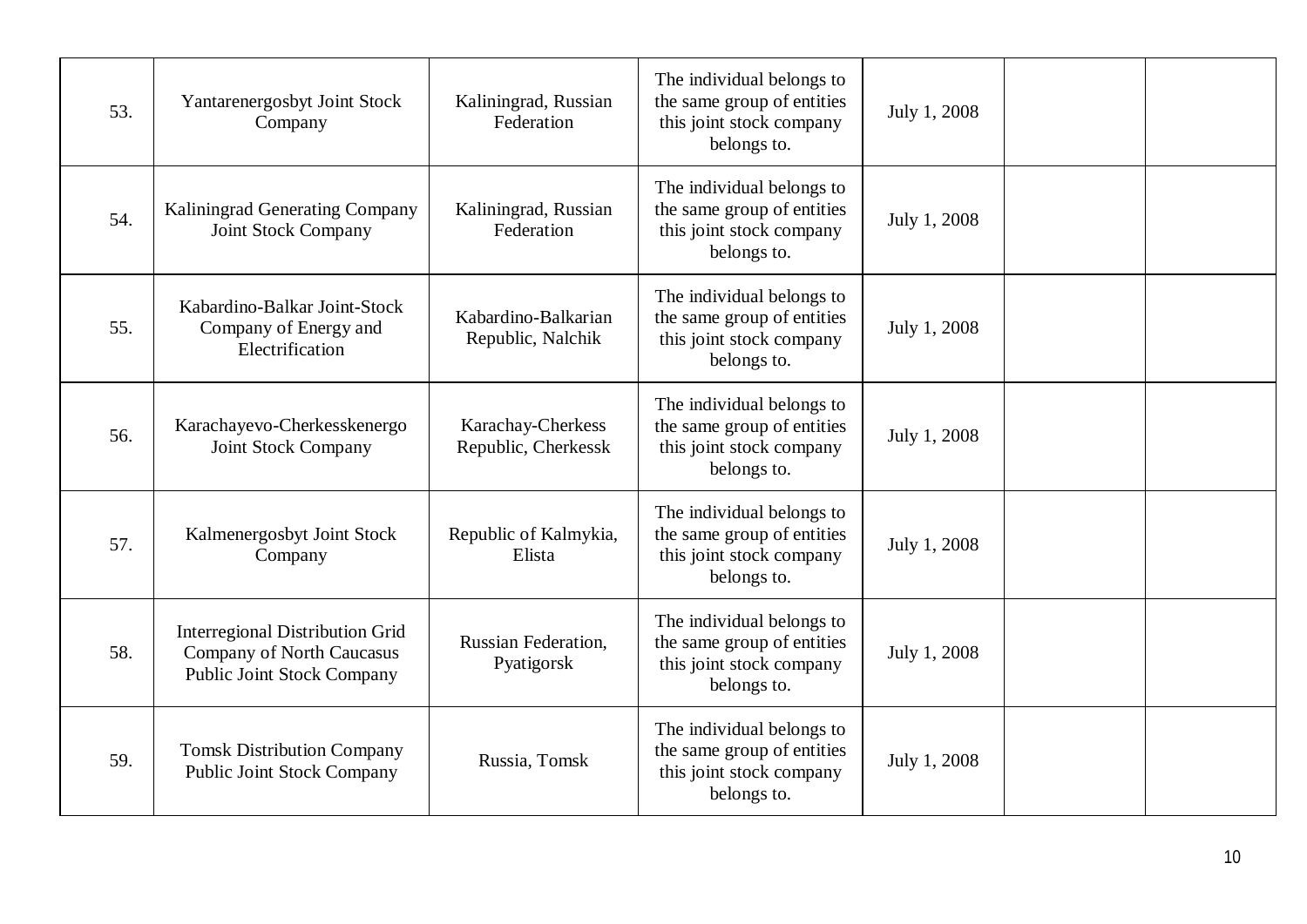| 60. | Rosseti Tyumenenergo Joint Stock<br>Company                                                                                                                                         | Russia, Tyumen Region,<br>Khanty-Mansi<br>Autonomous Area -<br>Yugra, Surgut | The individual belongs to<br>the same group of entities<br>this joint stock company<br>belongs to. | December 23,<br>2019 |  |
|-----|-------------------------------------------------------------------------------------------------------------------------------------------------------------------------------------|------------------------------------------------------------------------------|----------------------------------------------------------------------------------------------------|----------------------|--|
| 61. | Tyvaenergosbyt Open Joint Stock<br>Company                                                                                                                                          | Republic of Tyva,<br>Kyzyl                                                   | The individual belongs to<br>the same group of entities<br>this joint stock company<br>belongs to. | July 1, 2008         |  |
| 62. | Administration for Fiber-Optic<br><b>Communication Lines on</b><br>Overhead Transmission Lines of<br><b>Interregional Distribution Grid</b><br><b>Companies Joint Stock Company</b> | Russia, Moscow                                                               | The individual belongs to<br>the same group of entities<br>this joint stock company<br>belongs to. | April 15, 2011       |  |
| 63. | <b>UES EC Real Estate Joint Stock</b><br>Company                                                                                                                                    | Moscow                                                                       | The individual belongs to<br>the same group of entities<br>this joint stock company<br>belongs to. | July 1, 2008         |  |
| 64. | MOESK-Engineering Joint Stock<br>Company                                                                                                                                            | Russian Federation,<br>Moscow                                                | The individual belongs to<br>the same group of entities<br>this joint stock company<br>belongs to. | July 1, 2008         |  |
| 65. | <b>Electrotechnical Equipment Repair</b><br><b>Plant Joint Stock Company</b>                                                                                                        | Russian Federation,<br>Moscow                                                | The individual belongs to<br>the same group of entities<br>this joint stock company<br>belongs to. | July 1, 2008         |  |
| 66. | Chechenenergo Joint Stock<br>Company                                                                                                                                                | Chechen Republic,<br>Grozny                                                  | The individual belongs to<br>the same group of entities<br>this joint stock company<br>belongs to. | July 1, 2008         |  |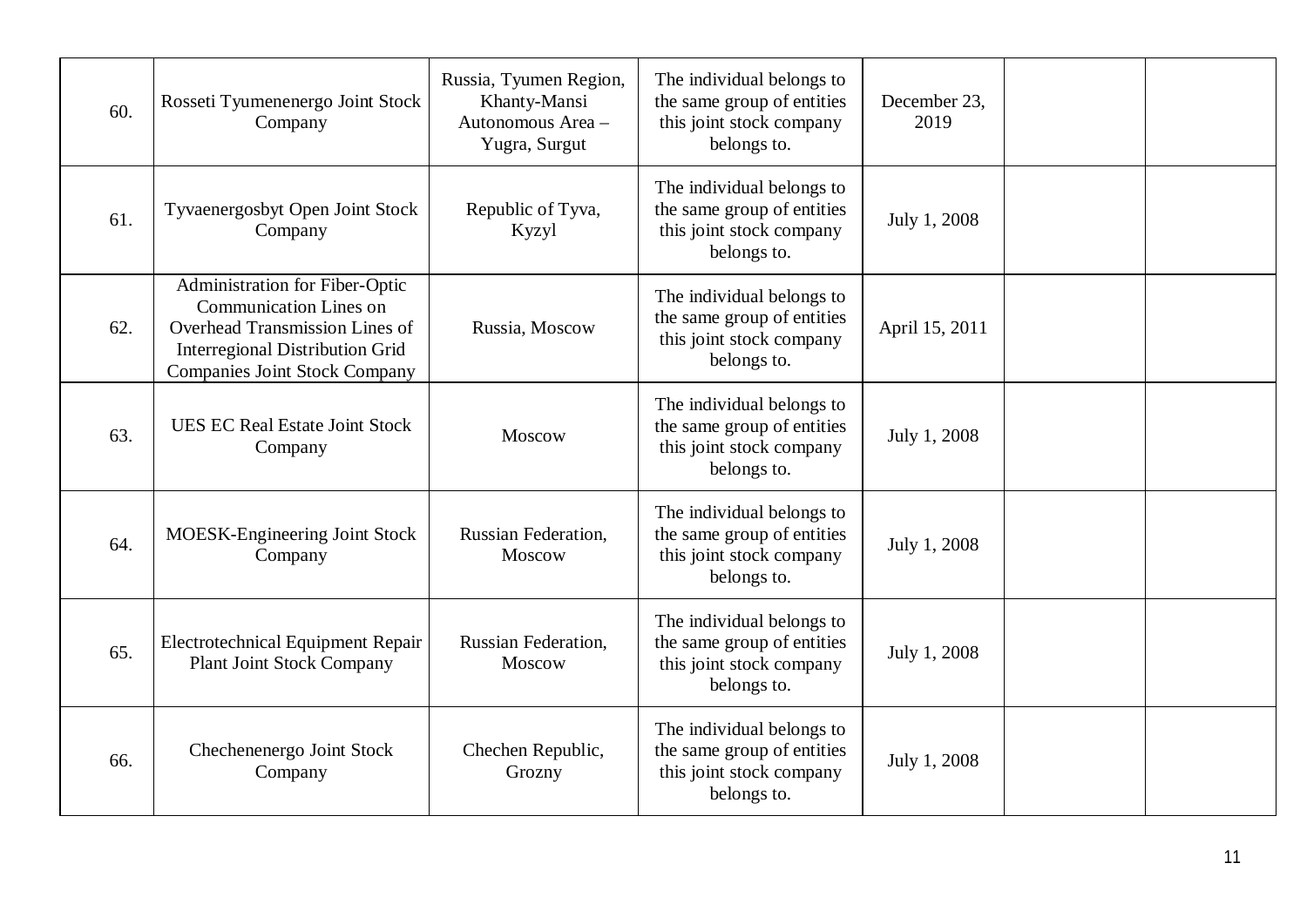| 67. | North-Western Energy<br>Management Company Joint Stock<br>Company                | Saint Petersburg, Russian<br>Federation                                  | The individual belongs to<br>the same group of entities<br>this joint stock company<br>belongs to. | July 1, 2008 |  |
|-----|----------------------------------------------------------------------------------|--------------------------------------------------------------------------|----------------------------------------------------------------------------------------------------|--------------|--|
| 68. | Dagestan Retail Energy Company<br><b>Public Joint Stock Company</b>              | Republic of Dagestan,<br>Makhachkala                                     | The individual belongs to<br>the same group of entities<br>this joint stock company<br>belongs to. | July 1, 2008 |  |
| 69. | Sevkavkazenergo Joint Stock<br>Company for Power Industry and<br>Electrification | Republic of North Ossetia<br>$-$ Alania,<br>Vladikavkaz                  | The individual belongs to<br>the same group of entities<br>this joint stock company<br>belongs to. | July 1, 2008 |  |
| 70. | Nurenergo Open Joint Stock<br>Company                                            | 364051 Chechen<br>Republic, Grozny,<br>Staropromyslovskoye<br>highway, 6 | The individual belongs to<br>the same group of entities<br>this joint stock company<br>belongs to. | July 1, 2008 |  |
| 71. | Kuban Public Joint Stock<br>Company for Power Industry and<br>Electrification    | Russian Federation,<br>Krasnodar                                         | The individual belongs to<br>the same group of entities<br>this joint stock company<br>belongs to. | July 1, 2008 |  |
| 72. | <b>Energetik Recreation Center Joint</b><br><b>Stock Company</b>                 | Russian Federation,<br>Gelendzhik resort city                            | The individual belongs to<br>the same group of entities<br>this joint stock company<br>belongs to. | July 1, 2008 |  |
| 73. | Kurortenergo Joint Stock<br>Company                                              | <b>Russian Federation,</b><br>St. Petersburg                             | The individual belongs to<br>the same group of entities<br>this joint stock company<br>belongs to. | July 1, 2008 |  |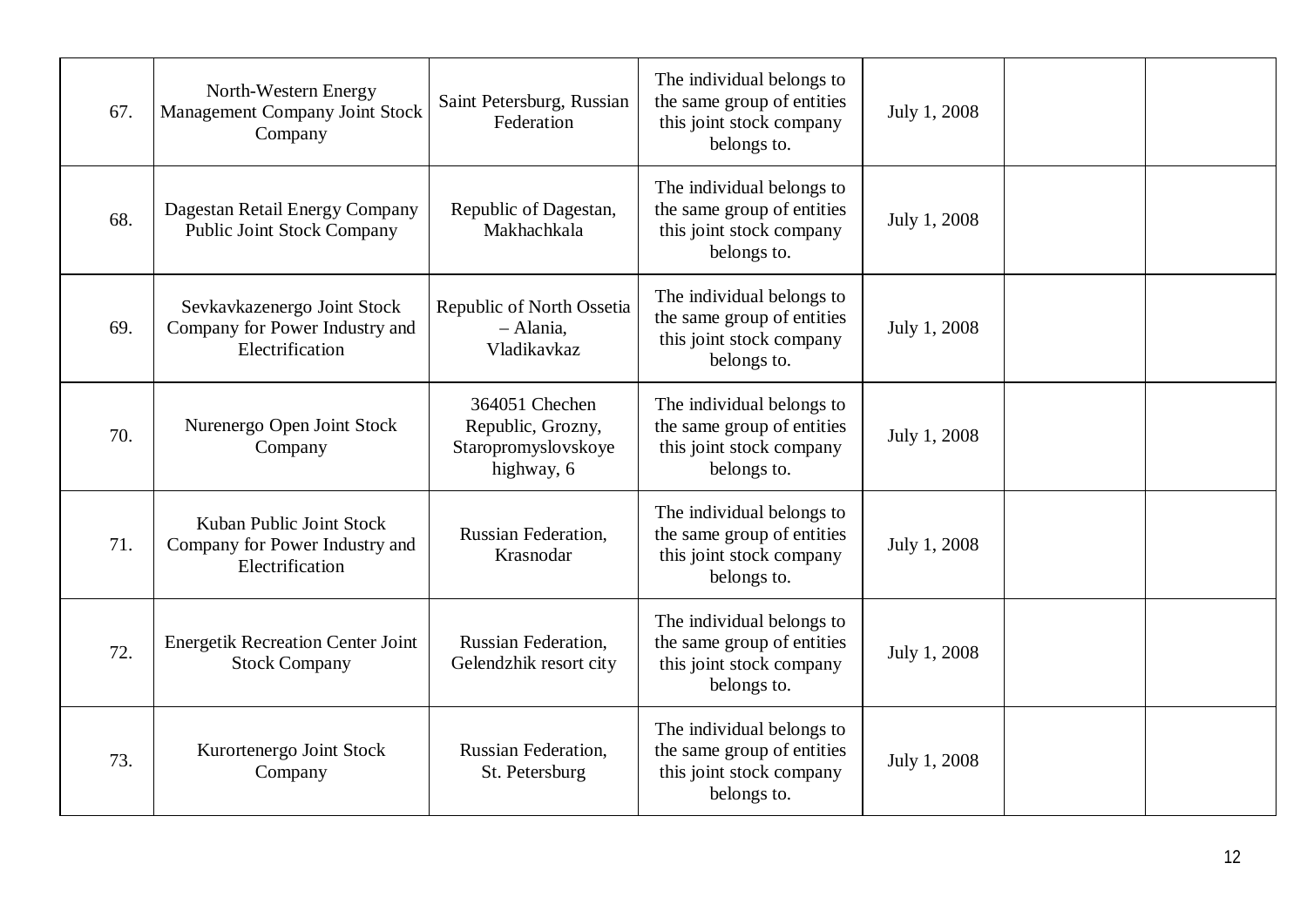| 74. | <b>Tsarskoye Selo Energy Company</b><br><b>Joint Stock Company</b>                                                | Russian Federation,<br>St. Petersburg                                                            | The individual belongs to<br>the same group of entities<br>this joint stock company<br>belongs to. | July 1, 2008         |  |
|-----|-------------------------------------------------------------------------------------------------------------------|--------------------------------------------------------------------------------------------------|----------------------------------------------------------------------------------------------------|----------------------|--|
| 75. | Dagenergoset Open Joint Stock<br>Company                                                                          | 367020 Makhachkala,<br>Dakhadayev St., 73                                                        | The individual belongs to<br>the same group of entities<br>this joint stock company<br>belongs to. | March 31, 2010       |  |
| 76. | Energoservice of South Joint Stock<br>Company                                                                     | <b>Russian Federation,</b><br>Rostov-on-Don                                                      | The individual belongs to<br>the same group of entities<br>this joint stock company<br>belongs to. | December 30,<br>2010 |  |
| 77. | <b>Energy-Efficient Technologies</b><br><b>Interregional Energy Service</b><br><b>Company Joint Stock Company</b> | Russia, Nizhny Novgorod                                                                          | The individual belongs to<br>the same group of entities<br>this joint stock company<br>belongs to. | December 31,<br>2010 |  |
| 78. | Energoservice of Kuban Joint<br><b>Stock Company</b>                                                              | 350080 Krasnodar,<br>Novorossiyskaya St., 47                                                     | The individual belongs to<br>the same group of entities<br>this joint stock company<br>belongs to. | August 1, 2018       |  |
| 79. | Yantarenergoservice Joint Stock<br>Company                                                                        | 236010 Kaliningrad,<br>Krasnoselskaya St., 83                                                    | The individual belongs to<br>the same group of entities<br>this joint stock company<br>belongs to. | January 12, 2011     |  |
| 80. | Tyumenenergo Engineering Joint<br><b>Stock Company</b>                                                            | <b>Russian Federation,</b><br>Tyumen Region, Khanty-<br>Mansi Autonomous Area<br>- Yugra, Surgut | The individual belongs to<br>the same group of entities<br>this joint stock company<br>belongs to. | January 12, 2011     |  |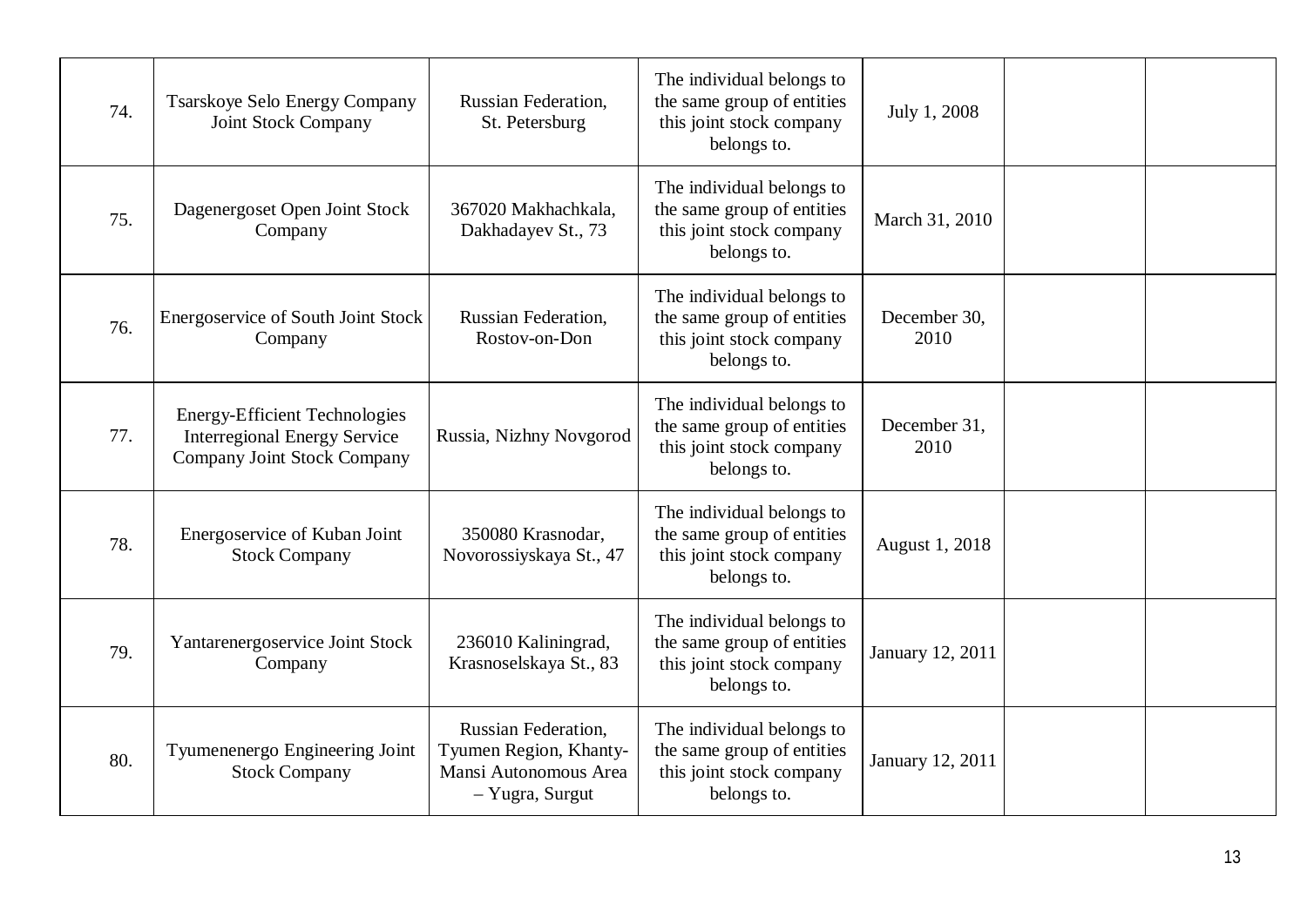| 81. | Dagestan Grid Company Joint<br><b>Stock Company</b>                                                                                | <b>Russian Federation,</b><br>Republic of Dagestan,<br>Makhachkala | The individual belongs to<br>the same group of entities<br>this joint stock company<br>belongs to. | March 23, 2011       |  |
|-----|------------------------------------------------------------------------------------------------------------------------------------|--------------------------------------------------------------------|----------------------------------------------------------------------------------------------------|----------------------|--|
| 82. | Energoservice of Volga Joint<br><b>Stock Company</b>                                                                               | 410002 Saratov,<br>Embankment of<br>Cosmonauts, 7A                 | The individual belongs to<br>the same group of entities<br>this joint stock company<br>belongs to. | January 12, 2011     |  |
| 83. | <b>Energy Service Company of</b><br>Siberia Joint Stock Company                                                                    | Krasnoyarsk                                                        | The individual belongs to<br>the same group of entities<br>this joint stock company<br>belongs to. | February 15,<br>2011 |  |
| 84. | Lenenergo Energy Service<br>Company Joint Stock Company                                                                            | Russia, Saint Petersburg                                           | The individual belongs to<br>the same group of entities<br>this joint stock company<br>belongs to. | January 10, 2012     |  |
| 85. | <b>Moscow Power Industry</b><br><b>Communication Hub Joint Stock</b><br>Company                                                    | Moscow                                                             | The individual belongs to<br>the same group of entities<br>this joint stock company<br>belongs to. | July 10, 2012        |  |
| 86. | <b>Research and Technology Center</b><br>of the Federal Grid Company of<br>the Unified Energy System Joint<br><b>Stock Company</b> | 115201 Moscow,<br>Kashirskoye highway, 22,<br>block 3              | The individual belongs to<br>the same group of entities<br>this joint stock company<br>belongs to. | July 10, 2012        |  |
| 87. | Specialized Electric Power Grid<br>Servicing Company of the Unified<br>National Energy System Joint<br><b>Stock Company</b>        | Moscow Region,<br>Noginsk                                          | The individual belongs to<br>the same group of entities<br>this joint stock company<br>belongs to. | July 10, 2012        |  |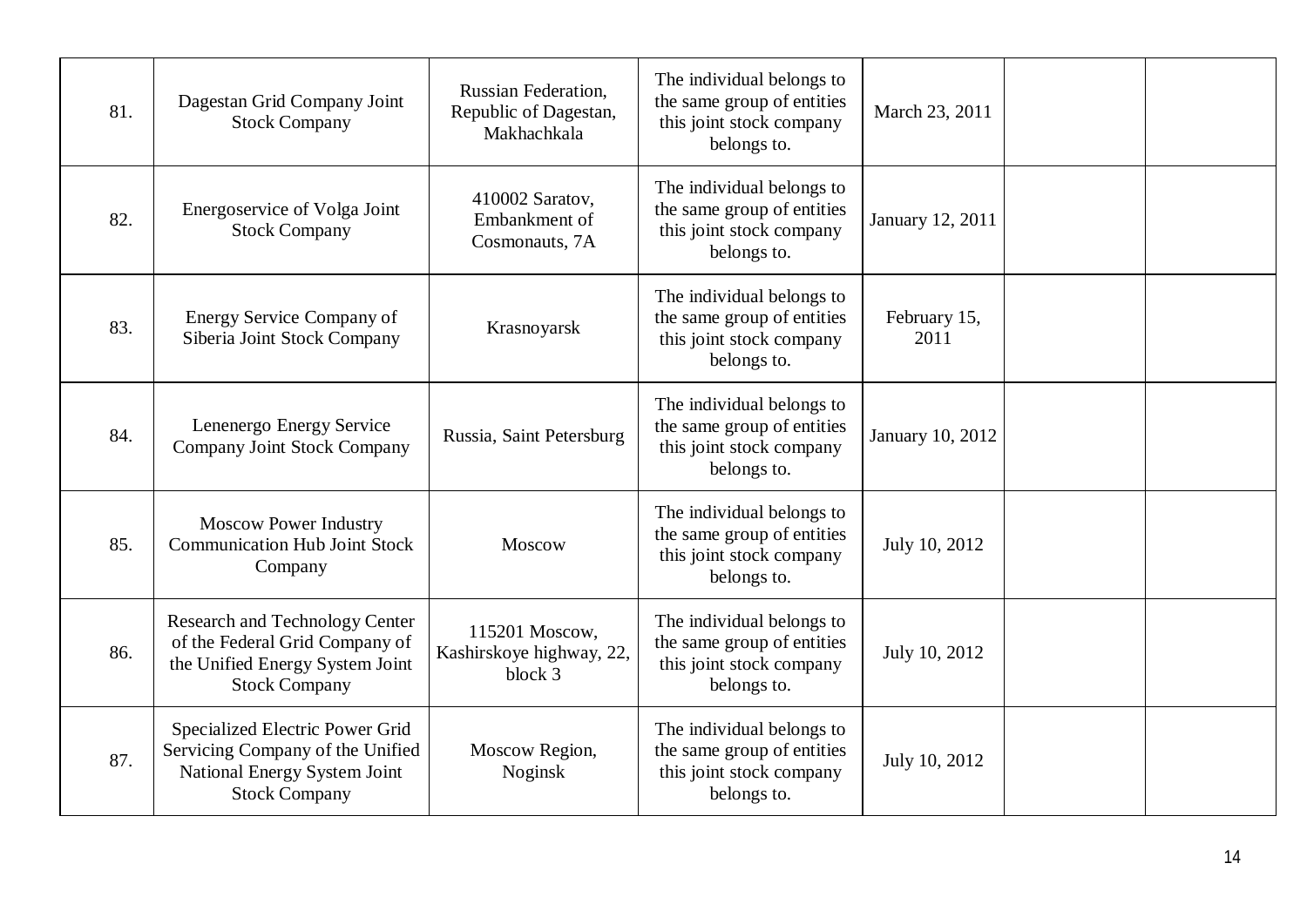| 88. | <b>Engineering and Construction</b><br>Management Center of the Unified<br><b>Energy System Joint Stock</b><br>Company | Moscow                                               | The individual belongs to<br>the same group of entities<br>this joint stock company<br>belongs to. | July 10, 2012 |  |
|-----|------------------------------------------------------------------------------------------------------------------------|------------------------------------------------------|----------------------------------------------------------------------------------------------------|---------------|--|
| 89. | UES Energostroysnabkomplekt<br><b>Joint Stock Company</b>                                                              | Moscow                                               | The individual belongs to<br>the same group of entities<br>this joint stock company<br>belongs to. | July 10, 2012 |  |
| 90. | Power Industry Index – FGC UES<br><b>Limited Liability Company</b>                                                     | 117630 Moscow,<br>Academician<br>Chelomey St.,<br>5A | The individual belongs to<br>the same group of entities<br>this joint stock company<br>belongs to. | July 10, 2012 |  |
| 91. | <b>Agency for Forecasting Balances</b><br>in the Electric Power Industry<br><b>Joint Stock Company</b>                 | Moscow                                               | The individual belongs to<br>the same group of entities<br>this joint stock company<br>belongs to. | July 10, 2012 |  |
| 92. | Chitatekhenergo Joint Stock<br>Company                                                                                 | Zabaykalsky Territory,<br>Chita                      | The individual belongs to<br>the same group of entities<br>this joint stock company<br>belongs to. | July 10, 2012 |  |
| 93. | Mobile Gas Turbine Power Plants<br>Joint Stock Company                                                                 | Moscow                                               | The individual belongs to<br>the same group of entities<br>this joint stock company<br>belongs to. | July 10, 2012 |  |
| 94. | Tomsk Trunk Grids Open Joint<br><b>Stock Company</b>                                                                   | <b>Russian Federation,</b><br>Tomsk, Kirov Ave. 36   | The individual belongs to<br>the same group of entities<br>this joint stock company<br>belongs to. | July 10, 2012 |  |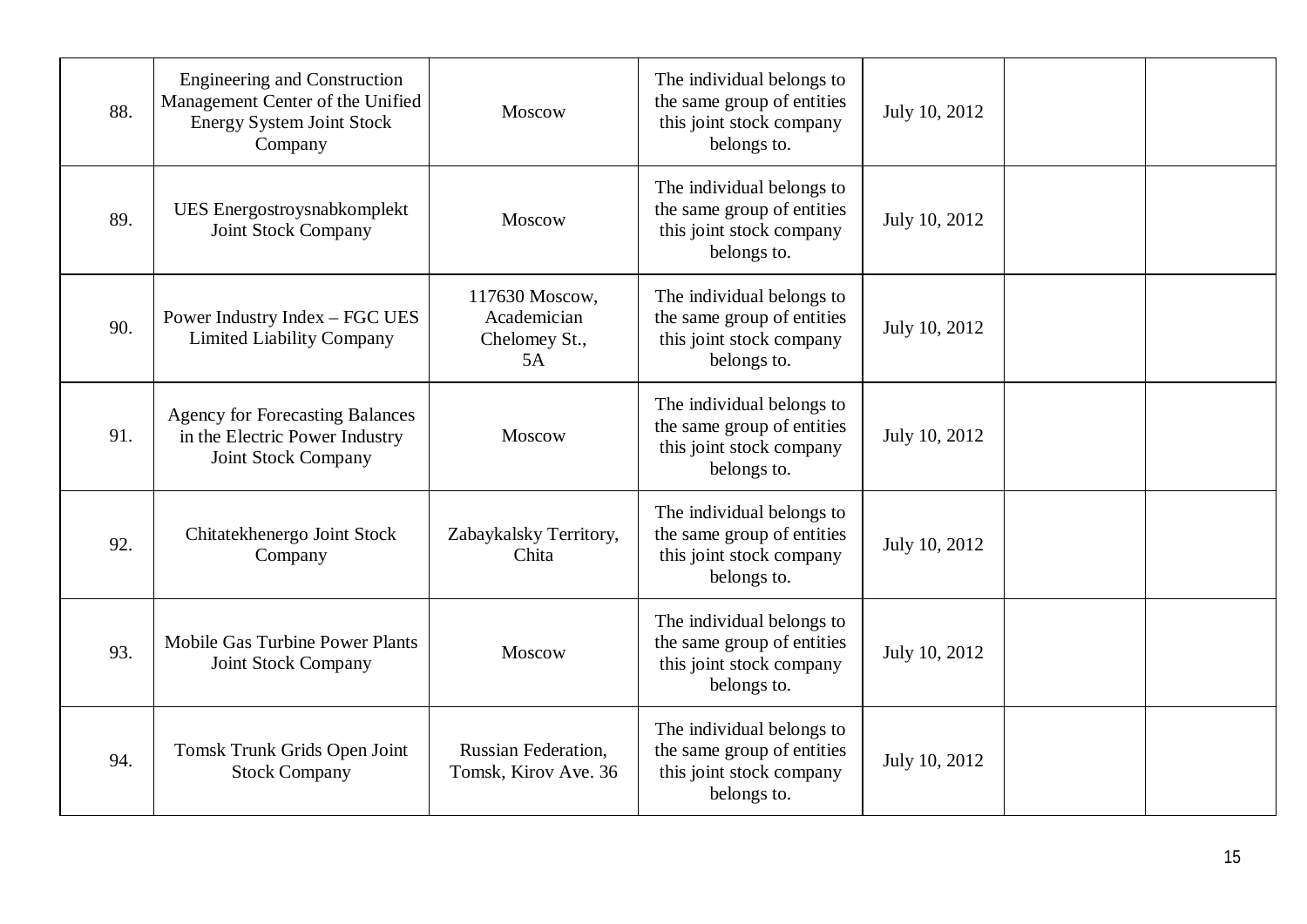| 95.  | <b>IT Energy Service Limited</b><br><b>Liability Company</b>                  | 109074 Moscow,<br>Kitaygorodsky secondary<br>street,<br>7, block 5                 | The individual belongs to<br>the same group of entities<br>this joint stock company<br>belongs to. | July 10, 2012        |  |
|------|-------------------------------------------------------------------------------|------------------------------------------------------------------------------------|----------------------------------------------------------------------------------------------------|----------------------|--|
| 96.  | Kuban Trunk Grids Joint Stock<br>Company                                      | Russian Federation,<br>Krasnodar                                                   | The individual belongs to<br>the same group of entities<br>this joint stock company<br>belongs to. | July 10, 2012        |  |
| 97.  | G.M. Krzhizhanovsky Power<br><b>Industry Institute Joint Stock</b><br>Company | <b>Russian Federation,</b><br>Moscow                                               | The individual belongs to<br>the same group of entities<br>this joint stock company<br>belongs to. | July 10, 2012        |  |
| 98.  | <b>Energotrans Limited Liability</b><br>Company                               | 197730 Russia, St.<br>Petersburg, Beloostrov<br>settlement, Novoye<br>highway, 45A | The individual belongs to<br>the same group of entities<br>this joint stock company<br>belongs to. | June 26, 2014        |  |
| 99.  | Federal Testing Center Public Joint<br><b>Stock Company</b>                   | Russia, Saint Petersburg                                                           | The individual belongs to<br>the same group of entities<br>this joint stock company<br>belongs to. | November 21,<br>2014 |  |
| 100. | Saint Petersburg Electric Power<br><b>Grids Joint Stock Company</b>           | Russia, Saint Petersburg                                                           | The individual belongs to<br>the same group of entities<br>this joint stock company<br>belongs to. | June 30, 2015        |  |
| 101. | Petrodvorets Electric Power Grid<br>Joint Stock Company                       | <b>Russian Federation,</b><br>St. Petersburg                                       | The individual belongs to<br>the same group of entities<br>this joint stock company<br>belongs to. | June 30, 2015        |  |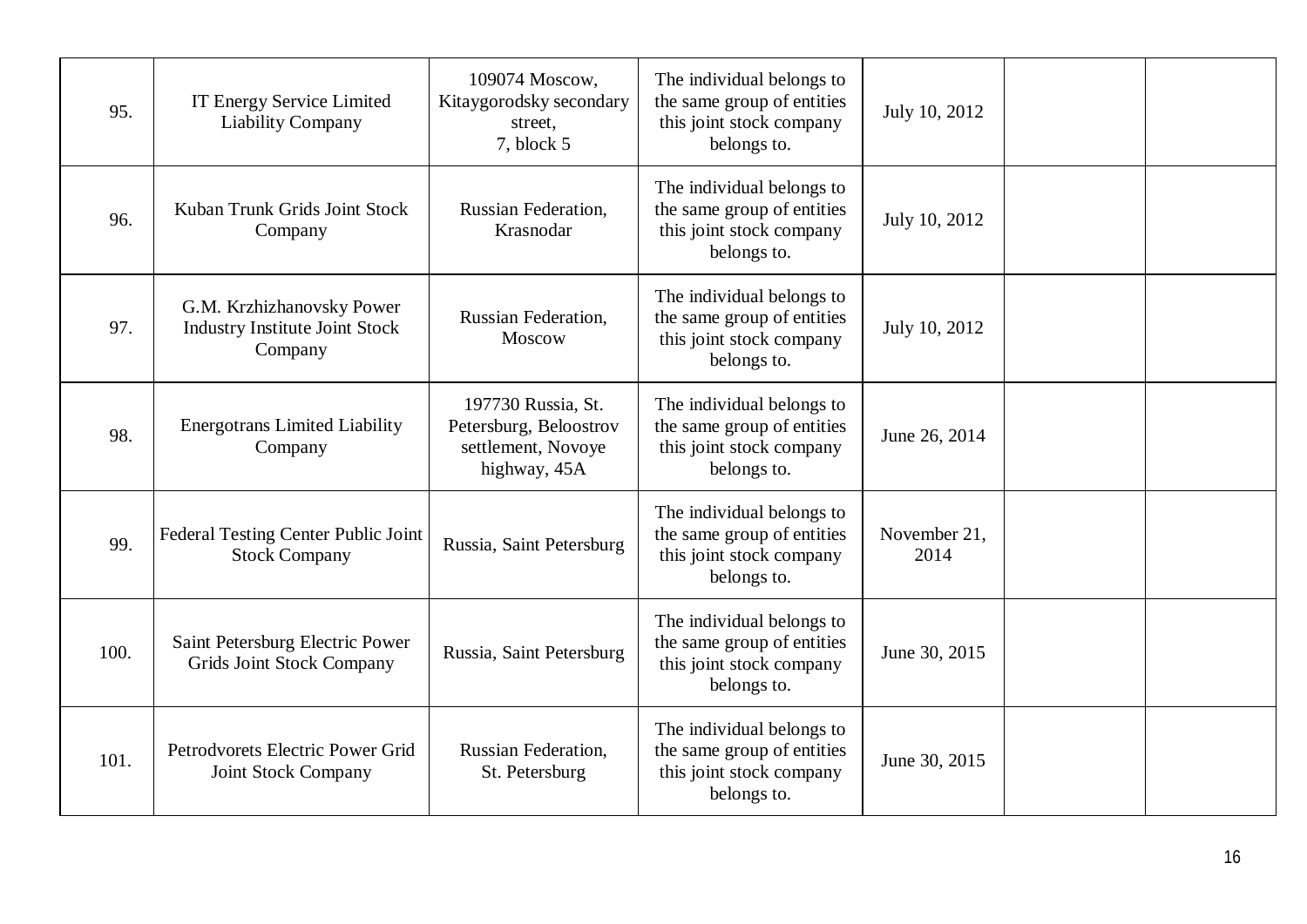| 102. | FGC-Asset Management Limited<br><b>Liability Company</b>                                                             | 117630 Moscow,<br><b>Academician Chelomey</b><br>St., 5A               | The individual belongs to<br>the same group of entities<br>this joint stock company<br>belongs to. | November 16,<br>2015 |  |
|------|----------------------------------------------------------------------------------------------------------------------|------------------------------------------------------------------------|----------------------------------------------------------------------------------------------------|----------------------|--|
| 103. | Volgograd Interdistrict Electric<br><b>Power Grids Joint Stock Company</b>                                           | Russian Federation,<br>Volgograd                                       | The person belongs to the<br>same group of persons the<br>Joint Stock Company<br>belongs to.       | December 20,<br>2019 |  |
| 104. | Joint Stock company "Operator of<br>automated systems for<br>technological control of a digital<br>electric network" | Moscow                                                                 | The person belongs to the<br>same group of persons the<br>Joint Stock Company<br>belongs to.       | December 11,<br>2019 |  |
| 105. | Joint Stock Company "Voronezh<br>Gorelectroset"                                                                      | Russian Federation,<br>Voronezh region, the city<br>of Voronezh        | The person belongs to the<br>same group of persons the<br>Joint Stock Company<br>belongs to.       | November 11,<br>2019 |  |
| 106. | Tula Municipal Electric Power<br>Grids, Joint Stock Company                                                          | 300001 Russian<br>Federation, Tula,<br>Demidovskaya Plotina<br>St., 10 | The person belongs to the<br>same group of persons the<br>Joint Stock Company<br>belongs to.       | December 30,<br>2019 |  |
| 107. | Murov, Andrey Yevgenyevich                                                                                           | No consent given                                                       | The individual belongs to<br>the same group of entities<br>this joint stock company<br>belongs to. | November 19,<br>2018 |  |
| 108. | Zhuravlev, Dmitry Olegovich                                                                                          | No consent given                                                       | The individual belongs to<br>the same group of entities<br>this joint stock company<br>belongs to. | October 1, 2017      |  |
| 109. | Surmenko, Vladislav Leonidovich                                                                                      | No consent given                                                       | The individual belongs to<br>the same group of entities<br>this joint stock company<br>belongs to. | July 1, 2015         |  |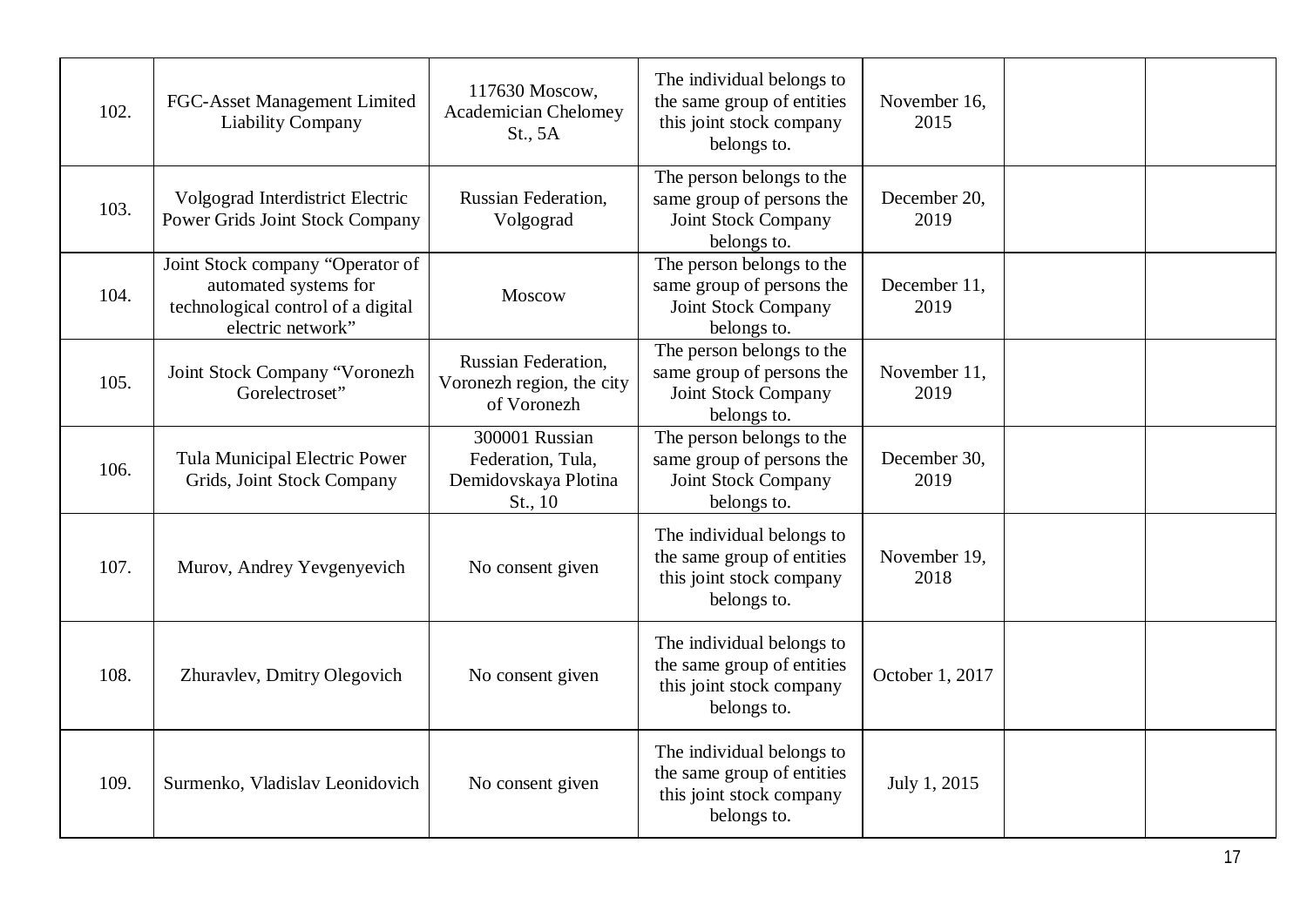| 110. | Berlin, Boris Igorevich               | No consent given | The individual belongs to<br>the same group of entities<br>this joint stock company<br>belongs to. | September 3,<br>2019 |  |
|------|---------------------------------------|------------------|----------------------------------------------------------------------------------------------------|----------------------|--|
| 111. | Frolkin, Yevgeny Nikolayevich         | No consent given | The individual belongs to<br>the same group of entities<br>this joint stock company<br>belongs to. | July 10, 2012        |  |
| 112. | Zafesov, Yury Kazbekovich             | No consent given | The individual belongs to<br>the same group of entities<br>this joint stock company<br>belongs to. | July 10, 2012        |  |
| 113. | Stelnova, Yelena Nikolayevna          | No consent given | The person belongs to the<br>same group of persons the<br>Joint Stock Company<br>belongs to.       | April 18, 2019       |  |
| 114. | Sinyutin, Petr Alekseyevich           | No consent given | The individual belongs to<br>the same group of entities<br>this joint stock company<br>belongs to. | February 5, 2016     |  |
| 115. | Katynov, Dmitry Vasilyevich           | No consent given | The individual belongs to<br>the same group of entities<br>this joint stock company<br>belongs to. | January 1, 2016      |  |
| 116. | Tarnorutskaya, Veronika<br>Viktorovna | No consent given | The individual belongs to<br>the same group of entities<br>this joint stock company<br>belongs to. | July 1, 2008         |  |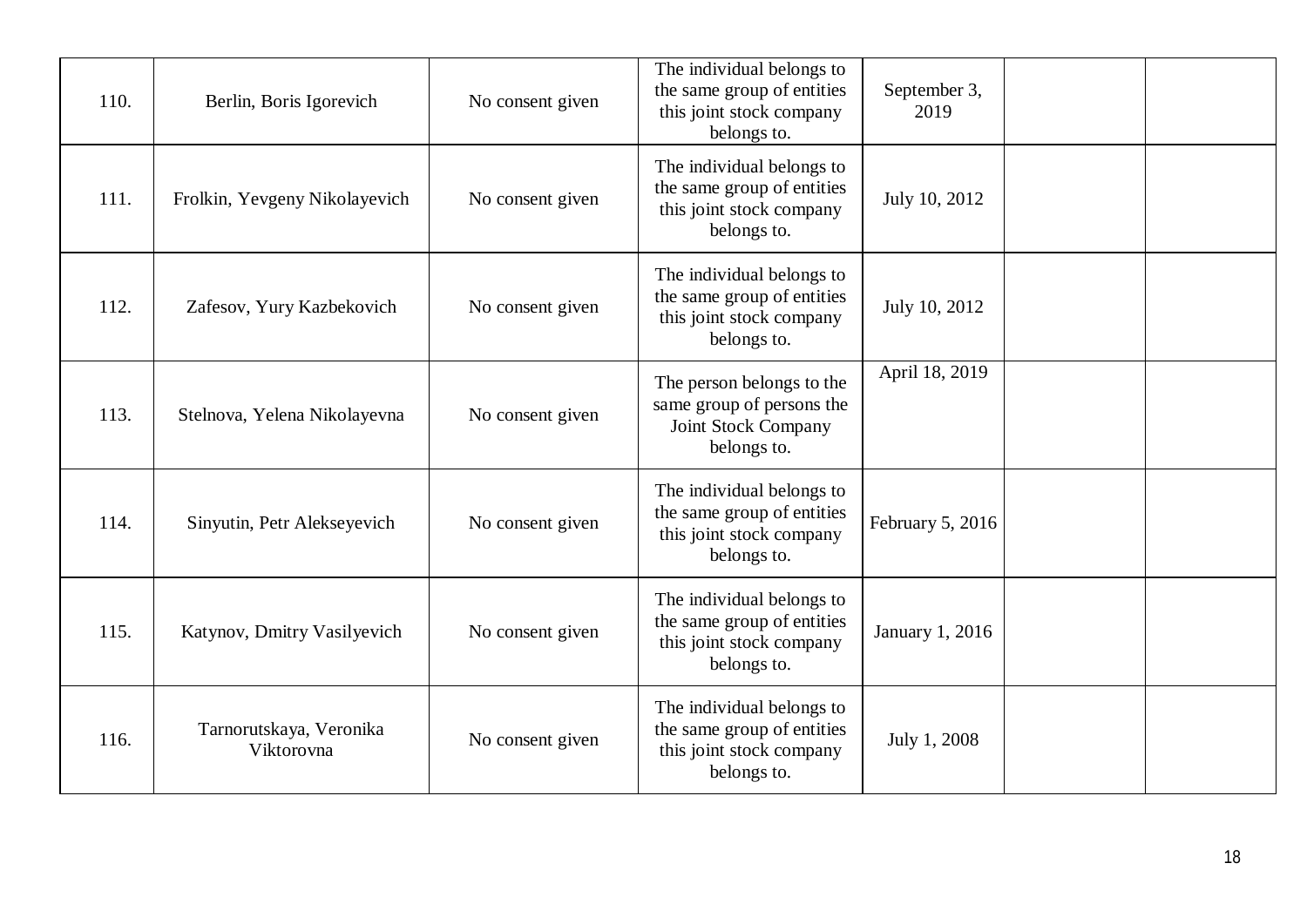| 117. | Makovsky, Igor Vladimirovich    | No consent given | The individual belongs to<br>the same group of entities<br>this joint stock company<br>belongs to. | September 19,<br>2018 |  |
|------|---------------------------------|------------------|----------------------------------------------------------------------------------------------------|-----------------------|--|
| 118. | Kamolina, Natalya Aleksandrovna | No consent given | The individual belongs to<br>the same group of entities<br>this joint stock company<br>belongs to. | October 29, 2014      |  |
| 119. | Churikova, Tatyana Alekseyevna  | No consent given | The individual belongs to<br>the same group of entities<br>this joint stock company<br>belongs to. | July 01, 2018         |  |
| 120. | Mishina, Irina Yuryevna         | No consent given | The individual belongs to<br>the same group of entities<br>this joint stock company<br>belongs to. | December 15,<br>2015  |  |
| 121. | Zharenkov, Andrey Petrovich     | No consent given | The individual belongs to<br>the same group of entities<br>this joint stock company<br>belongs to. | November 15,<br>2019  |  |
| 122. | Smirnova, Olga Veniaminovna     | No consent given | The individual belongs to<br>the same group of entities<br>this joint stock company<br>belongs to. | September 8,<br>2016  |  |
| 123. | Shvab, Viktor Vilenovich        | No consent given | The individual belongs to<br>the same group of entities<br>this joint stock company<br>belongs to. | December 12,<br>2011  |  |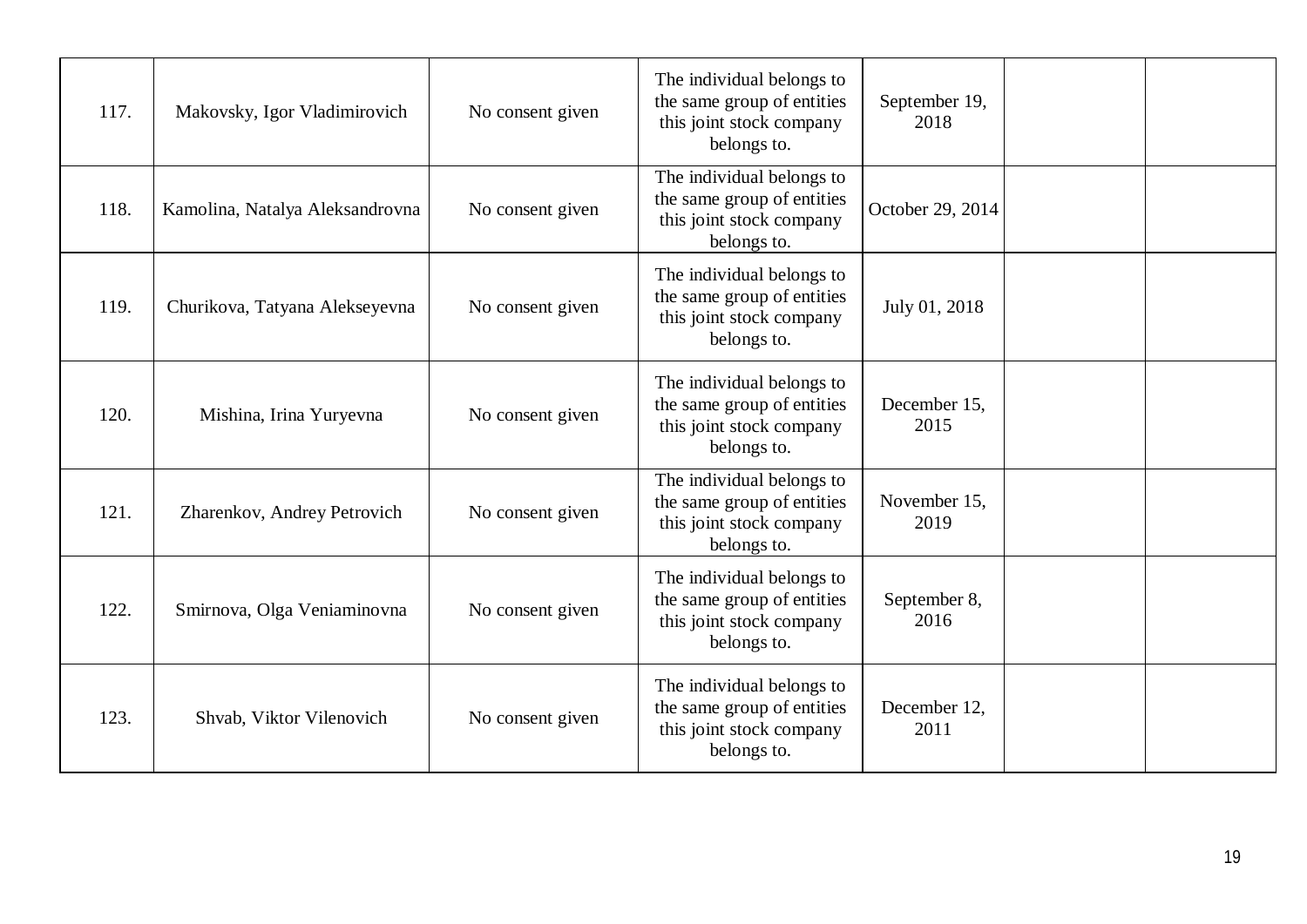| 124. | Ryabikin, Vladimir Anatolyevich       | No consent given | The individual belongs to<br>the same group of entities<br>this joint stock company<br>belongs to. | July 1, 2008         |  |
|------|---------------------------------------|------------------|----------------------------------------------------------------------------------------------------|----------------------|--|
| 125. | Zorin, Filipp Petrovich               | No consent given | The individual belongs to<br>the same group of entities<br>this joint stock company<br>belongs to. | December 16,<br>2015 |  |
| 126. | Shemyakina, Svetlana Vasilievna       | No consent given | The individual belongs to<br>the same group of entities<br>this joint stock company<br>belongs to. | July 28, 2016        |  |
| 127. | Yablokov, Anatoly Yuryevich           | No consent given | The individual belongs to<br>the same group of entities<br>this joint stock company<br>belongs to. | December 25,<br>2017 |  |
| 128. | Vasilyev, Vladimir Vasilyevich        | No consent given | The individual belongs to<br>the same group of entities<br>this joint stock company<br>belongs to. | March 21, 2018       |  |
| 129. | Reshetnikov, Viktor<br>Aleksandrovich | No consent given | The individual belongs to<br>the same group of entities<br>this joint stock company<br>belongs to. | October 28, 2014     |  |
| 130. | Sharoshikhin, Igor Pavlovich          | No consent given | The individual belongs to<br>the same group of entities<br>this joint stock company<br>belongs to. | December 17,<br>2011 |  |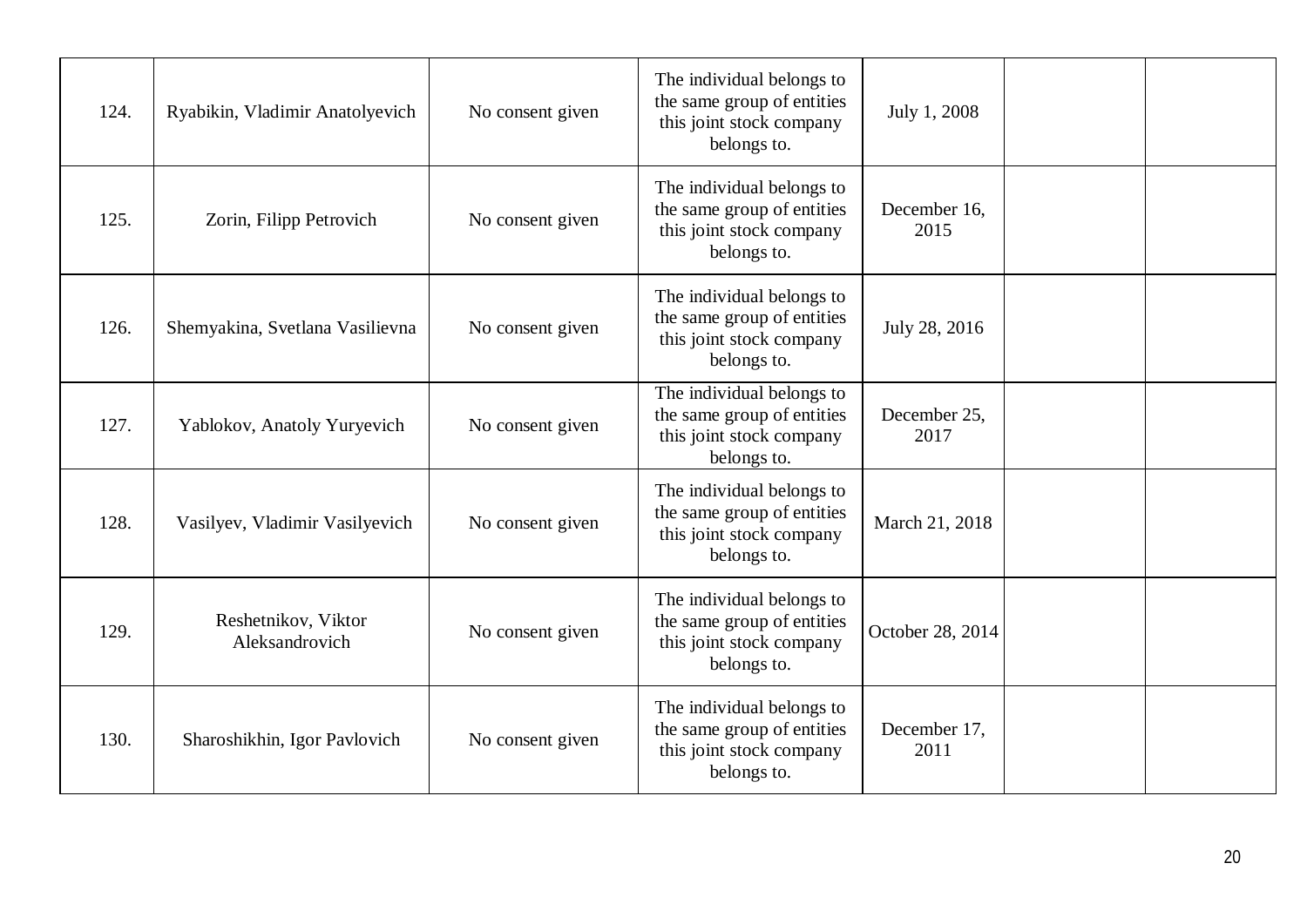| 131. | Petrov, Oleg Valentinovich        | No consent given | The individual belongs to<br>the same group of entities<br>this joint stock company<br>belongs to. | July 1, 2015         |  |
|------|-----------------------------------|------------------|----------------------------------------------------------------------------------------------------|----------------------|--|
| 132. | Zaychenko, Alla Vyacheslavovna    | No consent given | The individual belongs to<br>the same group of entities<br>this joint stock company<br>belongs to. | April 20, 2013       |  |
| 133. | Sergeyev, Sergey<br>Vladimirovich | No consent given | The person belongs to the<br>same group of persons the<br>Joint Stock Company<br>belongs to.       | July 18, 2019        |  |
| 134. | Lebedev, Aleksandr Borisovich     | No consent given | The individual belongs to<br>the same group of entities<br>this joint stock company<br>belongs to. | May 15, 2013         |  |
| 135. | Glotov, Artyom Vladimirovich      | No consent given | The individual belongs to<br>the same group of entities<br>this joint stock company<br>belongs to. | June 7, 2013         |  |
| 136. | Mosin, Igor Alekseyevich          | No consent given | The individual belongs to<br>the same group of entities<br>this joint stock company<br>belongs to. | December 1,<br>2017  |  |
| 137. | Bakhtin, Pavel Viktorovich        | No consent given | The individual belongs to<br>the same group of entities<br>this joint stock company<br>belongs to. | December 30,<br>2017 |  |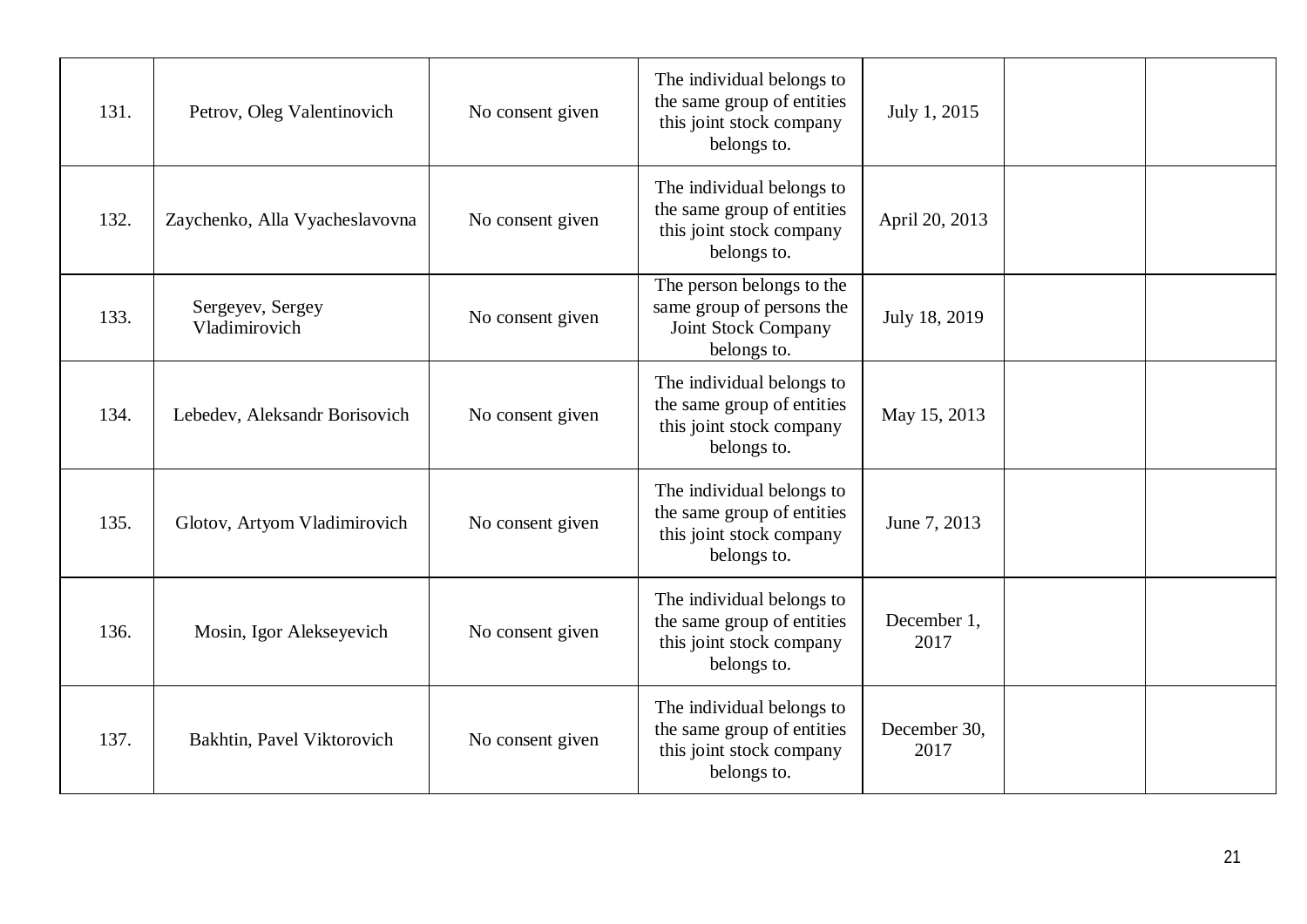| 138. | Sevastyanov, Aleksandr<br>Aleksandrovich | No consent given | The individual belongs to<br>the same group of entities<br>this joint stock company<br>belongs to. | May 15, 2019     |  |
|------|------------------------------------------|------------------|----------------------------------------------------------------------------------------------------|------------------|--|
| 139. | Dregval, Sergey Georgiyevich             | No consent given | The individual belongs to<br>the same group of entities<br>this joint stock company<br>belongs to. | October 28, 2014 |  |
| 140. | Ebzeyev, Boris Borisovich                | No consent given | The individual belongs to<br>the same group of entities<br>this joint stock company<br>belongs to. | May 5, 2017      |  |
| 141. | Pavlov, Aleksandr Valeryevich            | No consent given | The individual belongs to<br>the same group of entities<br>this joint stock company<br>belongs to. | August 6, 2019   |  |
| 142. | Penkov, Aleksandr Petrovich              | No consent given | The individual belongs to<br>the same group of entities<br>this joint stock company<br>belongs to. | June 26, 2014    |  |
| 143. | Akopyan, Dmitry Borisovich               | No consent given | The individual belongs to<br>the same group of entities<br>this joint stock company<br>belongs to. | May 21, 2019     |  |
| 144. | Domanin, Aleksandr Viktorovich           | No consent given | The individual belongs to<br>the same group of entities<br>this joint stock company<br>belongs to. | May 6, 2016      |  |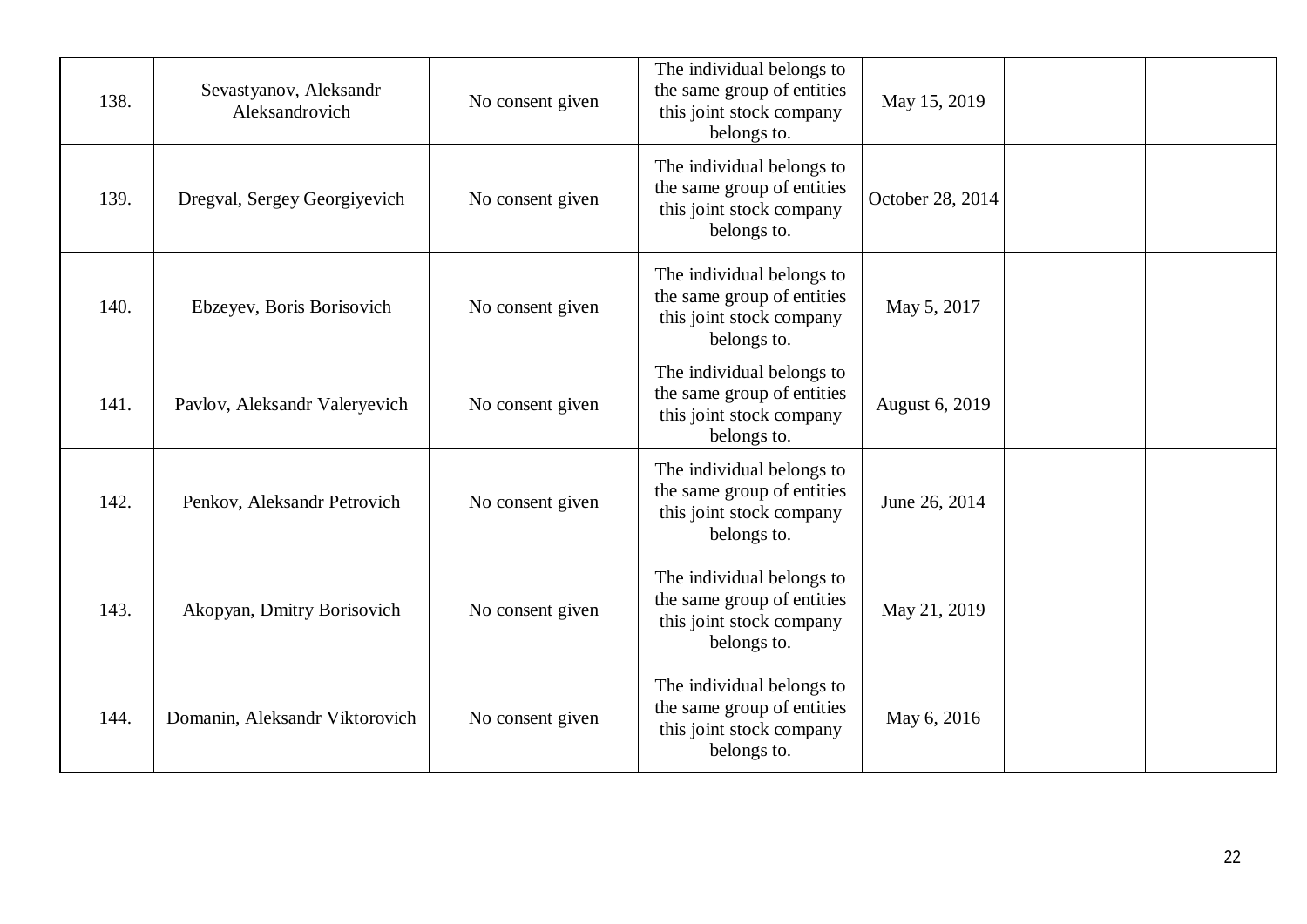| 145. | Ivanov, Vitaly Valeryevich      | No consent given | The individual belongs to<br>the same group of entities<br>this joint stock company<br>belongs to. | March 29, 2019        |
|------|---------------------------------|------------------|----------------------------------------------------------------------------------------------------|-----------------------|
| 146. | Zozulya, Aleksey Vladimirovitch | No consent given | The individual belongs to<br>the same group of entities<br>this joint stock company<br>belongs to. | October 08, 2019      |
| 147. | Golinko, Andrey Anatolyevich    | No consent given | The individual belongs to<br>the same group of entities<br>this joint stock company<br>belongs to. | December 30,<br>2016  |
| 148. | Vasin, Dmitry Alekseyevich      | No consent given | The individual belongs to<br>the same group of entities<br>this joint stock company<br>belongs to. | March 21, 2017        |
| 149. | Konoval, Andrey Viktorovich     | No consent given | The individual belongs to<br>the same group of entities<br>this joint stock company<br>belongs to. | March 21, 2017        |
| 150. | Melnikov, Andrey Rudolfovich    | No consent given | The individual belongs to<br>the same group of entities<br>this joint stock company<br>belongs to. | July 1, 2019          |
| 151. | Samoylov, Andrey Grigorievich   | No consent given | The individual belongs to<br>the same group of entities<br>this joint stock company<br>belongs to. | November 20,<br>2019  |
| 152. | Livinskiy, Pavel Anatolievich   | No consent given | The individual belongs to<br>the same group of entities<br>this joint stock company<br>belongs to. | September 12,<br>2017 |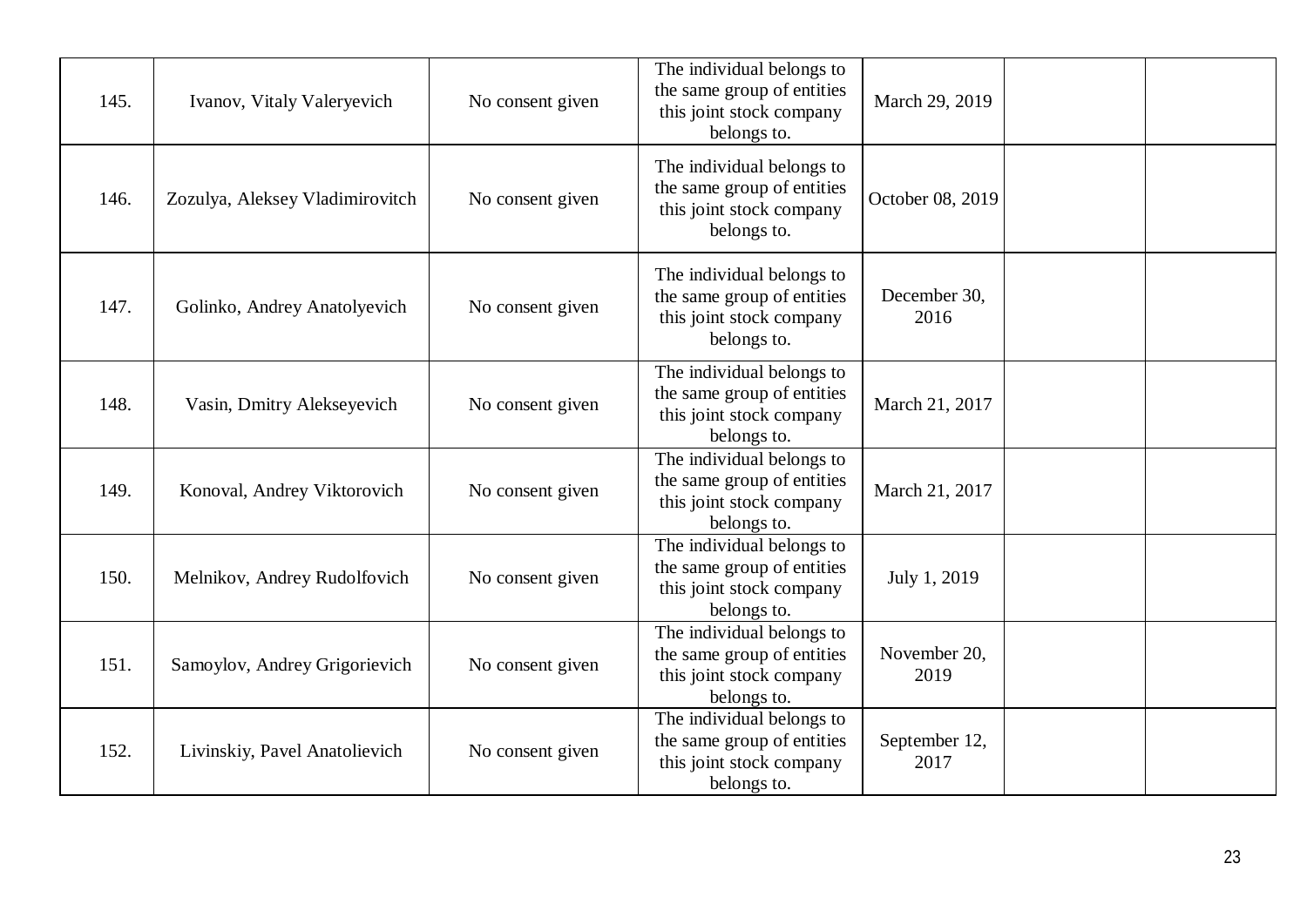| 153. | Kotenev, Sergey Viktorovich                | No consent given | The individual belongs to<br>the same group of entities<br>this joint stock company<br>belongs to. | July 19, 2017         |  |
|------|--------------------------------------------|------------------|----------------------------------------------------------------------------------------------------|-----------------------|--|
| 154. | Bolbina, Elena Valentinovna                | No consent given | The individual belongs to<br>the same group of entities<br>this joint stock company<br>belongs to. | July 6, 2017          |  |
| 155. | Stain, Aleksey Viktorovitch                | No consent given | The individual belongs to<br>the same group of entities<br>this joint stock company<br>belongs to. | September 16,<br>2017 |  |
| 156. | Dudko, Denis Vyacheslavovich               | No consent given | The individual belongs to<br>the same group of entities<br>this joint stock company<br>belongs to. | October 27, 2017      |  |
| 157. | Rumin, Andrey Valerievitch                 | No consent given | The individual belongs to<br>the same group of entities<br>this joint stock company<br>belongs to. | January 12, 2018      |  |
| 158. | Agapov, Aleksey Anatolyevich               | No consent given | The individual belongs to<br>the same group of entities<br>this joint stock company<br>belongs to. | April 7, 2018         |  |
| 159. | Mazurovskaya, Larisa Vadimovna             | No consent given | The individual belongs to<br>the same group of entities<br>this joint stock company<br>belongs to. | May 18, 2018          |  |
| 160. | Kharitonov,<br>Vladimir<br>Vyacheslavovich | No consent given | The individual belongs to<br>the same group of entities<br>this joint stock company<br>belongs to. | April 17, 2018        |  |
| 161. | Shatokhin, Arseniy Grigorievich            | No consent given | The individual belongs to<br>the same group of entities<br>this joint stock company<br>belongs to. | May 19, 2018          |  |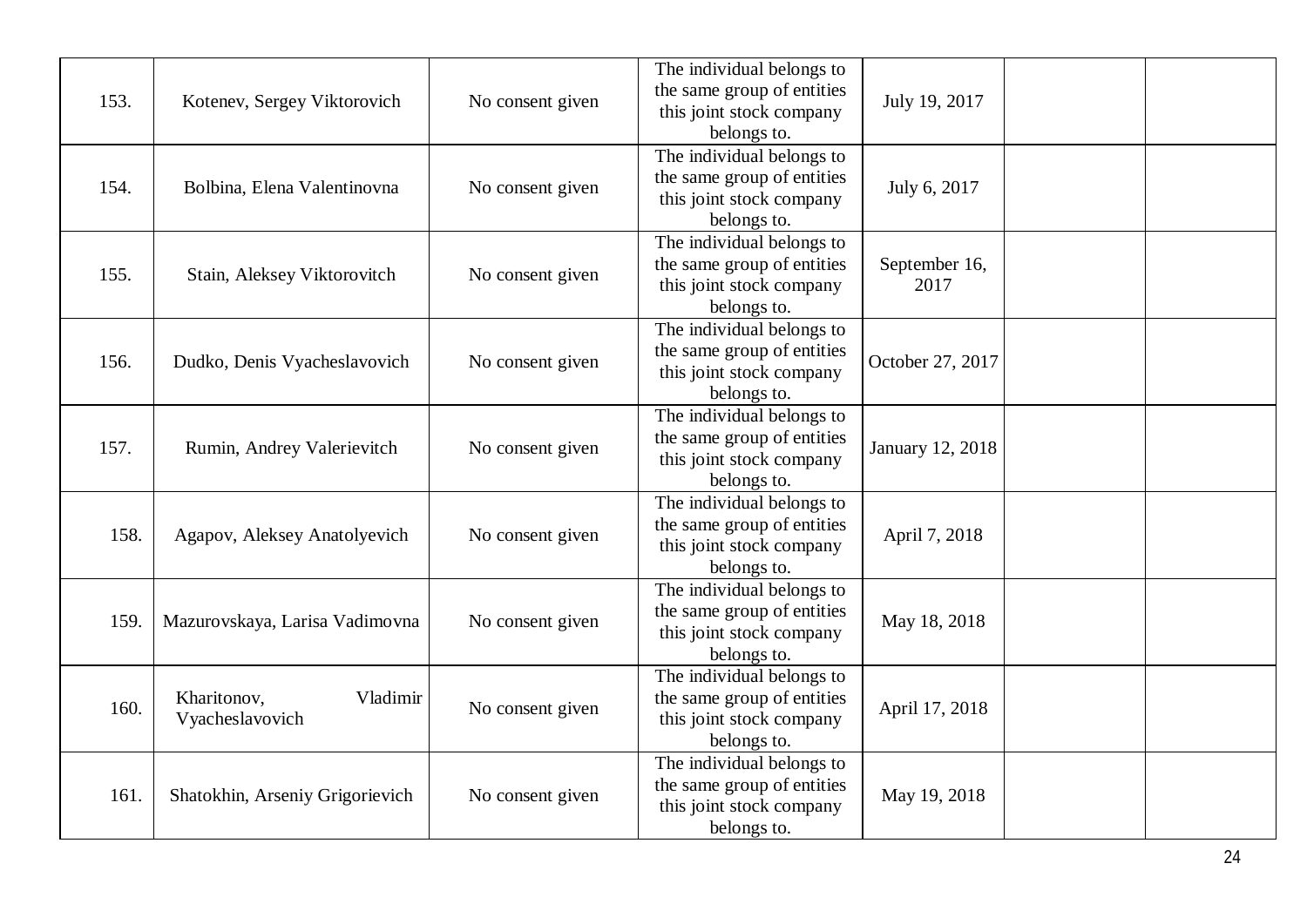|      |                                        |                  | The individual belongs to<br>the same group of entities |                  |  |
|------|----------------------------------------|------------------|---------------------------------------------------------|------------------|--|
| 162. | Philippenko, Igor Vladimirovich        | No consent given | this joint stock company                                | June 28, 2018    |  |
|      |                                        |                  | belongs to.                                             |                  |  |
|      |                                        |                  | The individual belongs to                               |                  |  |
| 163. | Kondratyev, Aleksandr                  | No consent given | the same group of entities                              | November 6,      |  |
|      | Andreevich                             |                  | this joint stock company                                | 2019             |  |
|      |                                        |                  | belongs to.                                             |                  |  |
|      |                                        |                  | The individual belongs to                               |                  |  |
| 164. | Vashkevich, Vladimir<br>Frantishkovich | No consent given | the same group of entities                              | September 11,    |  |
|      |                                        |                  | this joint stock company                                | 2018             |  |
|      |                                        |                  | belongs to.<br>The individual belongs to                |                  |  |
|      |                                        |                  | the same group of entities                              |                  |  |
| 165. | Yelagin, Viktor Vyacheslavovich        | No consent given | this joint stock company                                | June 21, 2019    |  |
|      |                                        |                  | belongs to.                                             |                  |  |
|      |                                        |                  | The person belongs to the                               |                  |  |
|      |                                        |                  | same group of persons the                               |                  |  |
| 166. | Tsumaev, Musa Mutushovich              | No consent given | Joint Stock Company                                     | August 17, 2019  |  |
|      |                                        |                  | belongs to.                                             |                  |  |
|      |                                        |                  | The individual belongs to                               |                  |  |
| 167. | Yutkin, Kirill Aleksandrovich          | No consent given | the same group of entities                              |                  |  |
|      |                                        |                  | this joint stock company                                | October 23, 2018 |  |
|      |                                        |                  | belongs to.                                             |                  |  |
|      |                                        |                  | The individual belongs to                               |                  |  |
| 168. | Korobtsov, Yury Lvovich                | No consent given | the same group of entities                              | December 11,     |  |
|      |                                        |                  | this joint stock company                                | 2019             |  |
|      |                                        |                  | belongs to.                                             |                  |  |
|      |                                        | No consent given | The individual belongs to                               |                  |  |
| 169. | Khovalyg, Vladislav                    |                  | the same group of entities                              | November 12,     |  |
|      | Tovarishchtayovich                     |                  | this joint stock company                                | 2018             |  |
|      |                                        |                  | belongs to.                                             |                  |  |
|      |                                        | No consent given | The individual belongs to<br>the same group of entities |                  |  |
| 170. | Yershova, Maria Aleksandrovna          |                  | this joint stock company                                | May 22, 2019     |  |
|      |                                        |                  | belongs to.                                             |                  |  |
|      |                                        |                  |                                                         |                  |  |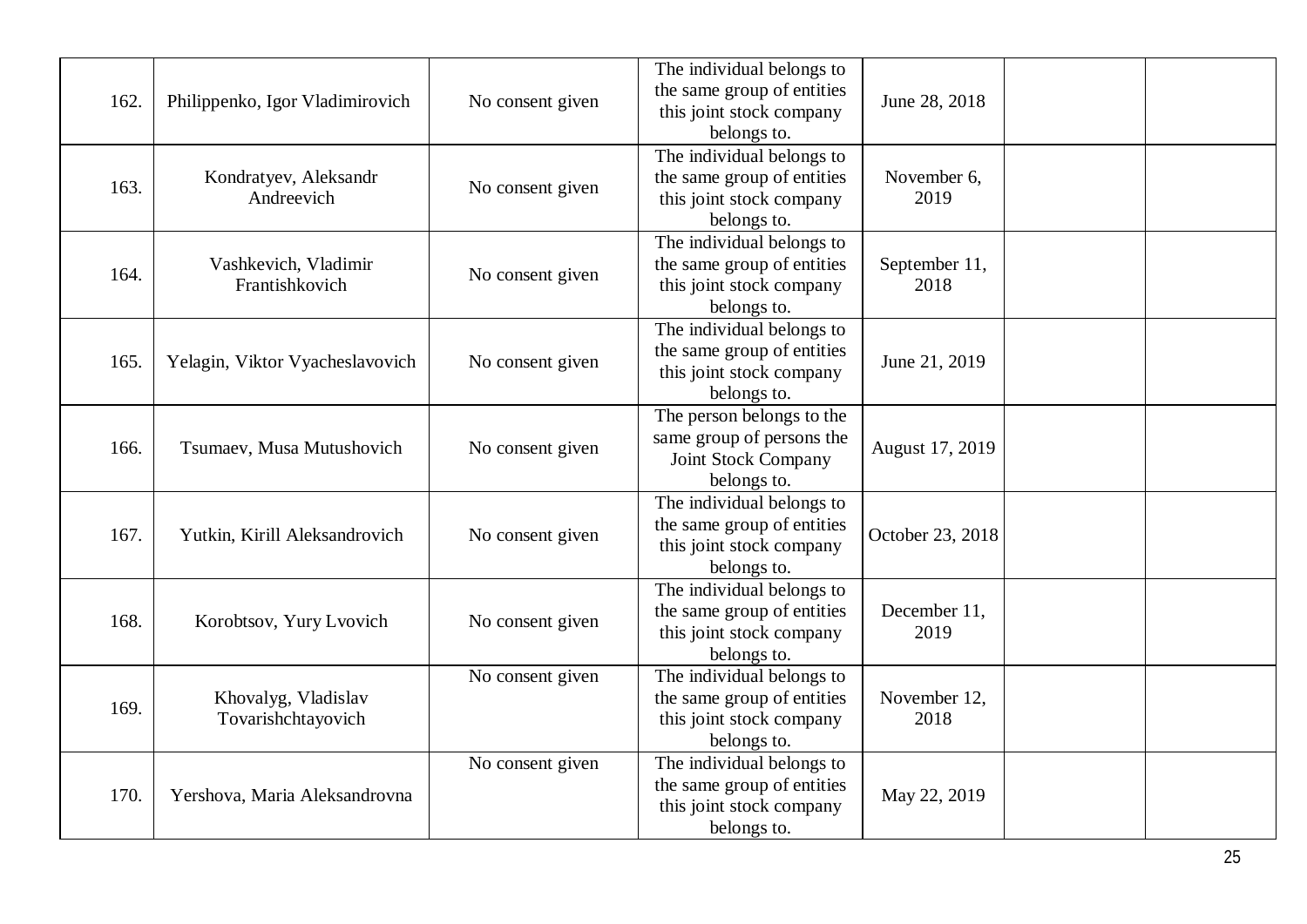| 171. | Volkov, Aleksandr Borisovich          | No consent given | The individual belongs to<br>the same group of entities<br>this joint stock company                | February 23,<br>2019 |  |
|------|---------------------------------------|------------------|----------------------------------------------------------------------------------------------------|----------------------|--|
|      |                                       |                  | belongs to.                                                                                        |                      |  |
| 172. | Okhotin, Vitaly Germanovich           | No consent given | The individual belongs to<br>the same group of entities<br>this joint stock company<br>belongs to. | January 30, 2019     |  |
| 173. | Lurye, Aleksandr Viktorovich          | No consent given | The individual belongs to<br>the same group of entities<br>this joint stock company<br>belongs to. | October 29, 2019     |  |
| 174. | Akilin, Pavel Yevgenyevich            | No consent given | The individual belongs to<br>the same group of entities<br>this joint stock company<br>belongs to. | March 29, 2019       |  |
| 175. | Sizov, Vyacheslav Viktorovich         | No consent given | The individual belongs to<br>the same group of entities<br>this joint stock company<br>belongs to. | June 20, 2019        |  |
| 176. | Yepifanov, Andrey Mikhailovich        | No consent given | The individual belongs to<br>the same group of entities<br>this joint stock company<br>belongs to. | June 25, 2019        |  |
| 177. | Soldatenko, Aleksey<br>Vladimirovitch | No consent given | The individual belongs to<br>the same group of entities<br>this joint stock company<br>belongs to. | June 27, 2019        |  |
| 178. | Kuzin, Aleksey Vitalyevich            | No consent given | The individual belongs to<br>the same group of entities<br>this joint stock company<br>belongs to. | December 5,<br>2019  |  |
| 179. | Khnykin, Sergey Nikolayevich          | No consent given | The individual belongs to<br>the same group of entities<br>this joint stock company<br>belongs to. | December 30,<br>2019 |  |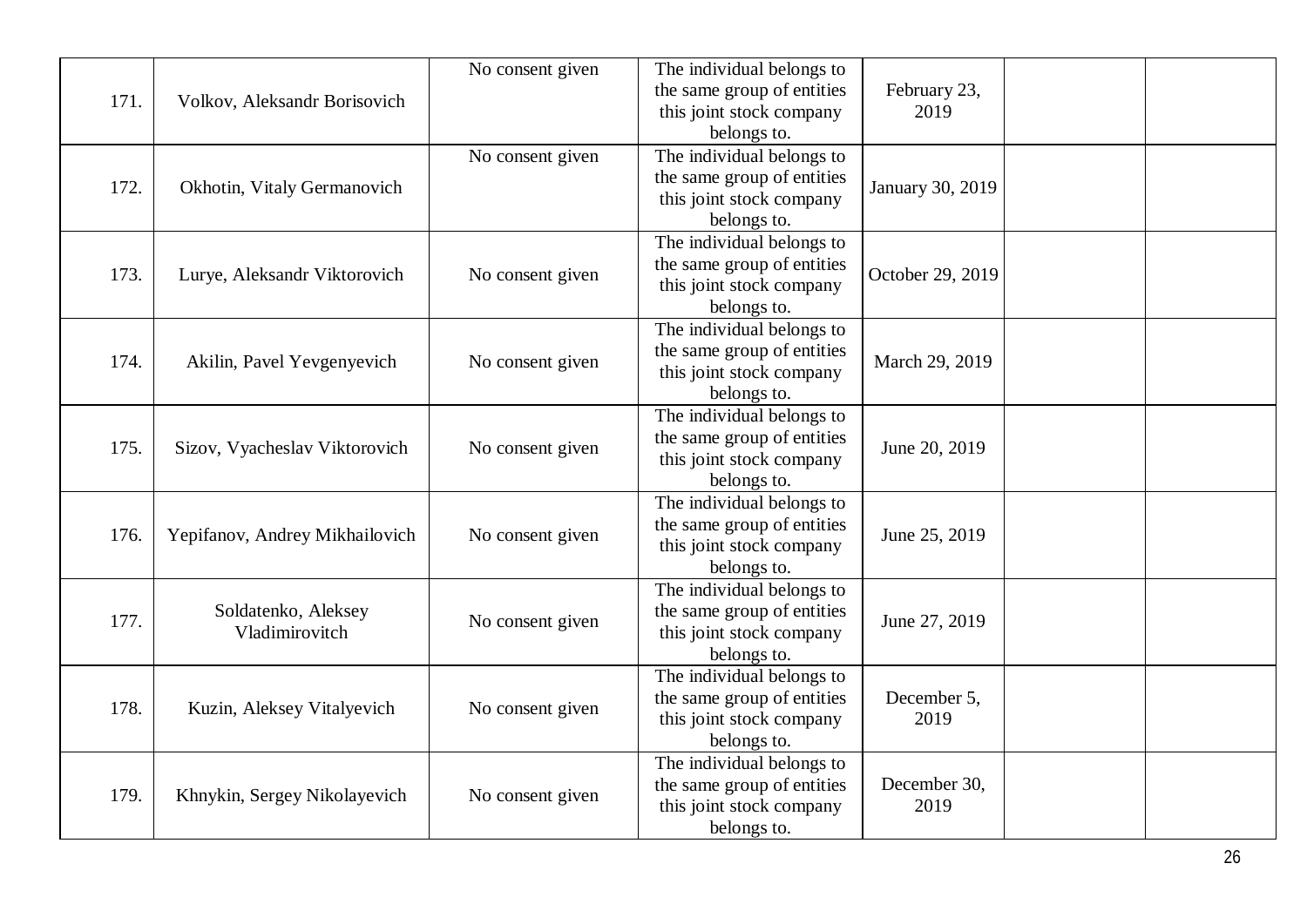**II. Changes having occurred in the list of affiliates during the period:**

**from 0 1 1 0 2 0 1 9** to **3 1 1 2 2 0 1 9**

| No. | <b>Change contents</b>                                                                                       | Date of change          | Date of change recording  |
|-----|--------------------------------------------------------------------------------------------------------------|-------------------------|---------------------------|
|     |                                                                                                              | <b>occurrence</b>       | in the list of affiliates |
|     | The exclusion of Pavel Nikolayevich Dyakov from the list of affiliates of IDGC of North-<br><b>West PJSC</b> | <b>October 28, 2019</b> | <b>December 31, 2019</b>  |

Contents of affiliate's details prior to change:

| 170. | Dyakov, Pavel Nikolayevich | No consent given | The individual belongs<br>to the same group of<br>entities this joint stock<br>company belongs to. | March 26, 2019 |  |
|------|----------------------------|------------------|----------------------------------------------------------------------------------------------------|----------------|--|

Contents of affiliate details after change:

| No. | <b>Change contents</b>                                                                                 | Date of change<br><b>occurrence</b> | Date of change recording<br>in the list of affiliates |
|-----|--------------------------------------------------------------------------------------------------------|-------------------------------------|-------------------------------------------------------|
|     | The exclusion of Stanislav Andreevich Kozlov from the list of affiliates of IDGC of<br>North-West PJSC | <b>October 7, 2019</b>              | <b>December 31, 2019</b>                              |

Contents of affiliate's details prior to change:

| 160. |                              |                  | The individual belongs    |              |  |  |
|------|------------------------------|------------------|---------------------------|--------------|--|--|
|      | Kozlov, Stanislav Andreevich | No consent given | to the same group of      | May 19, 2018 |  |  |
|      |                              |                  | entities this joint stock |              |  |  |
|      |                              |                  | company belongs to.       |              |  |  |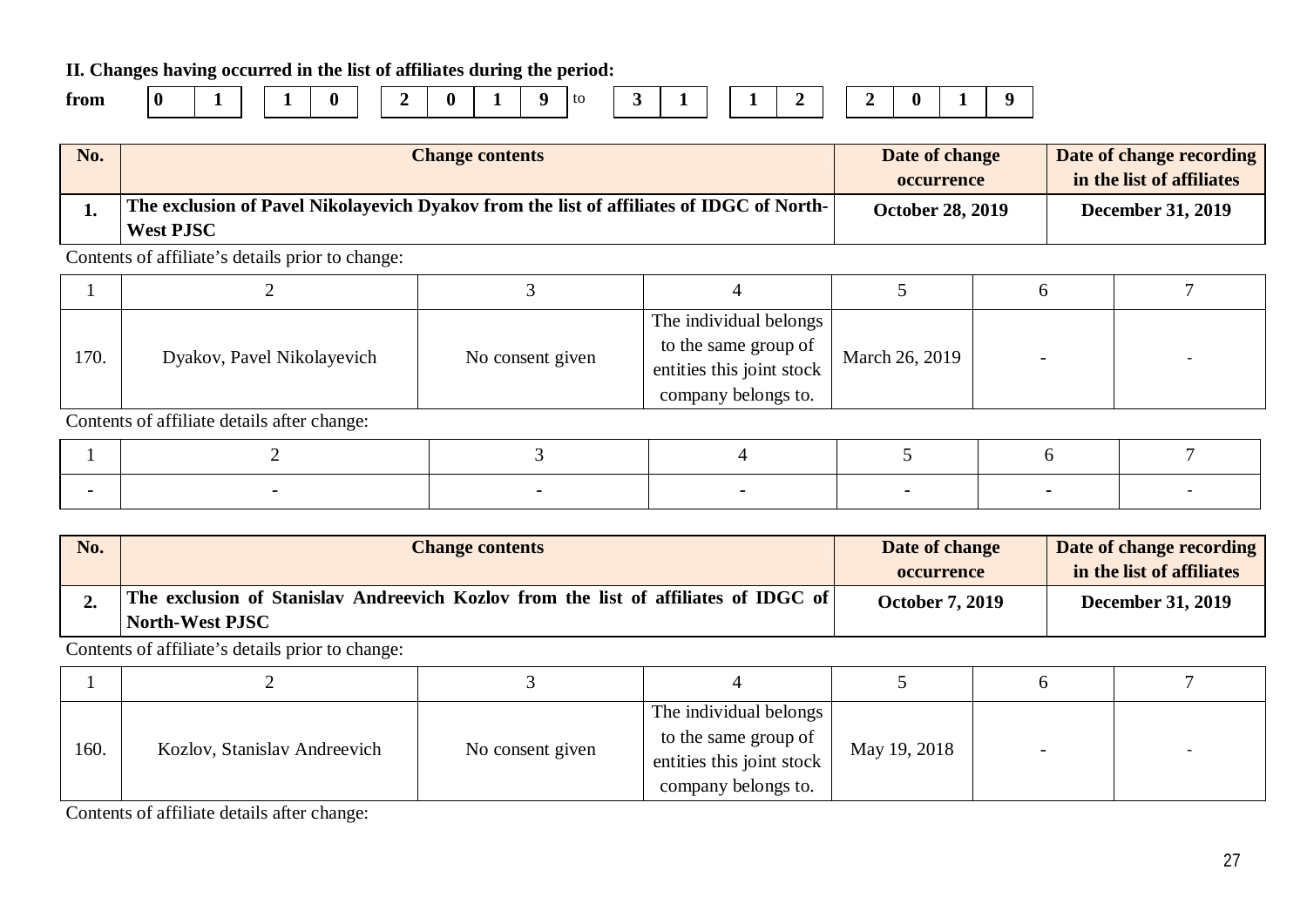| No. | <b>Change contents</b>                                                                                              | Date of change<br><b>occurrence</b> | Date of change recording<br>in the list of affiliates |
|-----|---------------------------------------------------------------------------------------------------------------------|-------------------------------------|-------------------------------------------------------|
|     | ' The exclusion of Vladimir Aleksandrovich Lebedev from the list of affiliates of IDGC of $\mid$<br>North-West PJSC | <b>November 5, 2019</b>             | <b>December 31, 2019</b>                              |

| 143. | Lebedev, Vladimir Aleksandrovich | No consent given | The individual belongs<br>to the same group of<br>entities this joint stock<br>company belongs to. | December 1,<br>2016 |  |
|------|----------------------------------|------------------|----------------------------------------------------------------------------------------------------|---------------------|--|

Contents of affiliate details after change:

| No. | <b>Change contents</b>                                                                                 | Date of change          | Date of change recording  |
|-----|--------------------------------------------------------------------------------------------------------|-------------------------|---------------------------|
|     |                                                                                                        | occurrence              | in the list of affiliates |
|     | The exclusion of Sergey Ivanovich Tishchenko from the list of affiliates of IDGC of<br>North-West PJSC | <b>December 5, 2019</b> | <b>December 31, 2019</b>  |

Contents of affiliate's details prior to change:

| 148. | Tishchenko, Sergey Ivanovich | No consent given | The individual belongs<br>to the same group of<br>entities this joint stock<br>company belongs to. | August 29, 2017 |  |
|------|------------------------------|------------------|----------------------------------------------------------------------------------------------------|-----------------|--|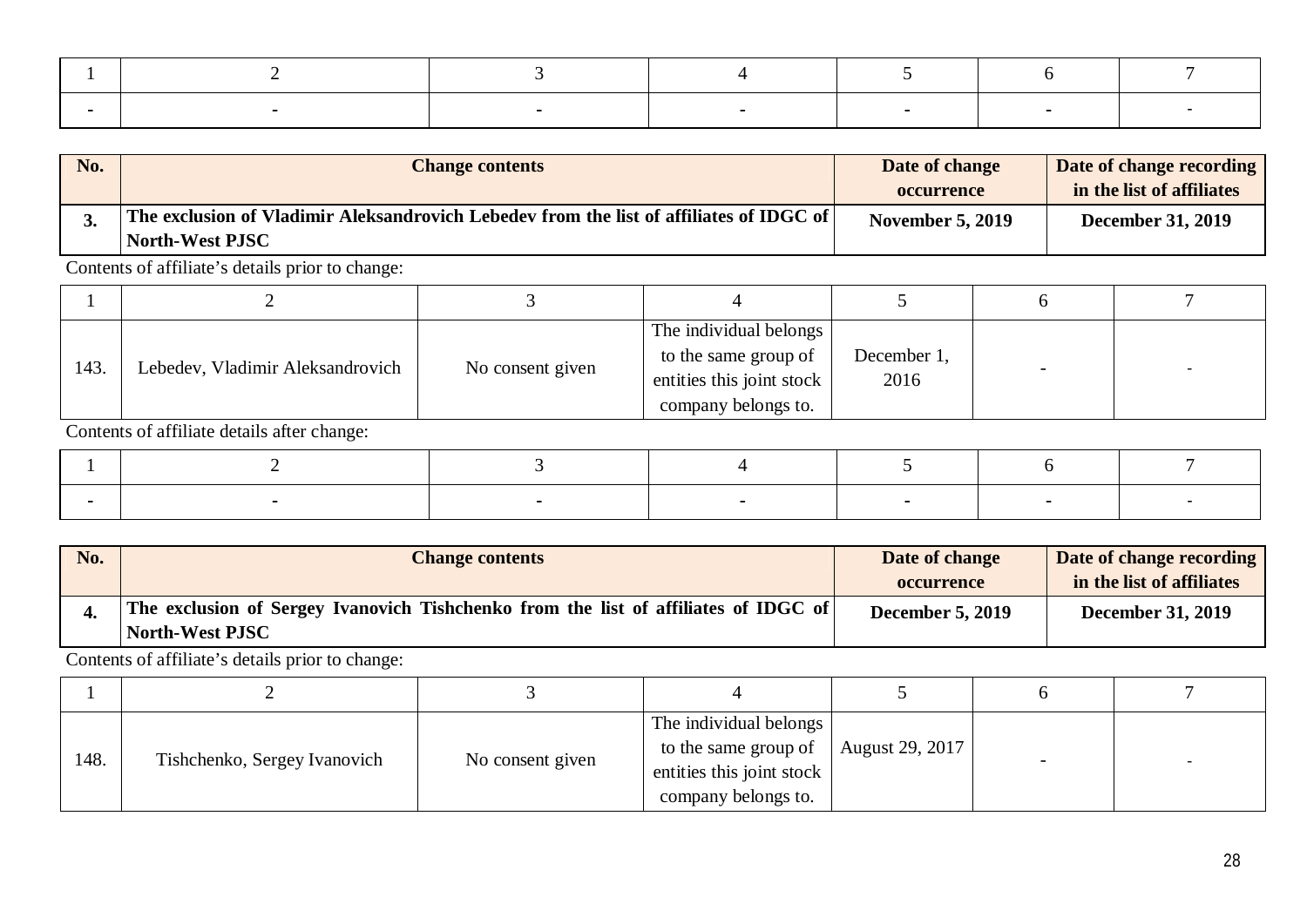Contents of affiliate details after change:

| No. | <b>Change contents</b>                                                                                         | Date of change<br><b>occurrence</b> | Date of change recording<br>in the list of affiliates |
|-----|----------------------------------------------------------------------------------------------------------------|-------------------------------------|-------------------------------------------------------|
|     | The exclusion of Taisiya Aleksandrovna Gokina from the list of affiliates of IDGC of<br><b>North-West PJSC</b> | <b>November 14, 2019</b>            | December 31, 2019.                                    |

Contents of affiliate's details prior to change:

| 118. | Gokina, Taisiya Aleksandrovna | No consent given | The individual belongs<br>to the same group of<br>entities this joint stock<br>company belongs to. | July 19, 2019 |  |
|------|-------------------------------|------------------|----------------------------------------------------------------------------------------------------|---------------|--|

Contents of affiliate details after change:

| No. | <b>Change contents</b>                                                                                              | Date of change           | Date of change recording  |
|-----|---------------------------------------------------------------------------------------------------------------------|--------------------------|---------------------------|
|     |                                                                                                                     | occurrence               | in the list of affiliates |
|     | The exclusion of Gennadiy Olegovich Martsinkovsky from the list of affiliates of IDGC $\vert$<br>of North-West PJSC | <b>November 12, 2019</b> | <b>December 31, 2019</b>  |

Contents of affiliate's details prior to change:

| 165. | Martsinkovsky, Gennady Olegovich | No consent given | The individual belongs<br>to the same group of<br>entities this joint stock<br>company belongs to. | November 1,<br>2018. |  |
|------|----------------------------------|------------------|----------------------------------------------------------------------------------------------------|----------------------|--|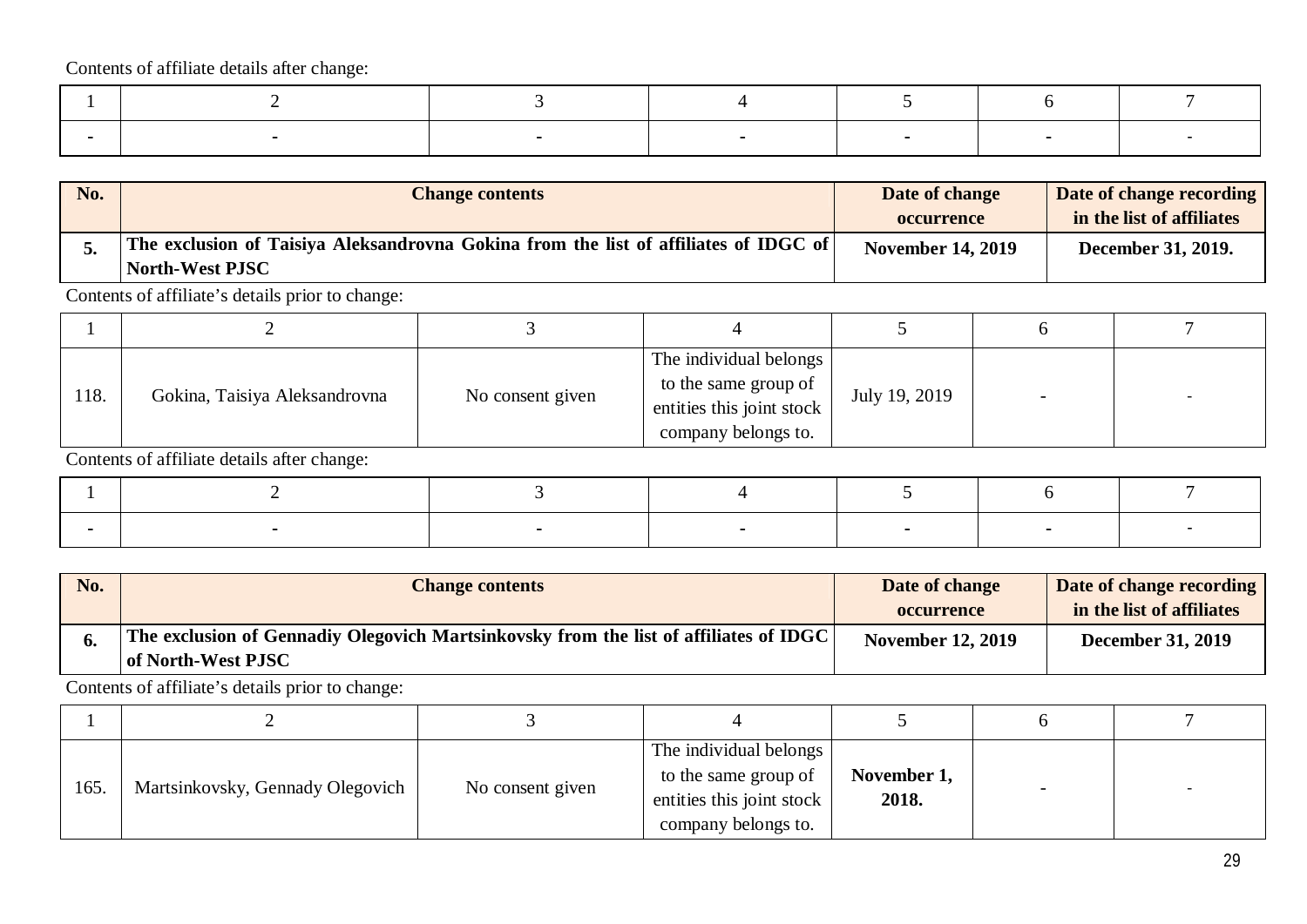Contents of affiliate details after change:

| No. | <b>Change contents</b>                                                                                  | Date of change          | Date of change recording  |
|-----|---------------------------------------------------------------------------------------------------------|-------------------------|---------------------------|
|     |                                                                                                         | <b>occurrence</b>       | in the list of affiliates |
|     | Inclusion of Aleksandr Viktorovich Lurye in the list of affiliates of IDGC of North-West<br><b>PJSC</b> | <b>October 29, 2019</b> | December 31, 2019.        |

Contents of affiliate's details prior to change:

Contents of affiliate details after change:

| 173. | Lurye, Aleksandr Viktorovich | No consent given | The person belongs to<br>the same group of<br>persons the Joint Stock<br>Company belongs to. | October 29, 2019 |  |
|------|------------------------------|------------------|----------------------------------------------------------------------------------------------|------------------|--|

| No. | <b>Change contents</b>                                                                                     | Date of change         | Date of change recording  |
|-----|------------------------------------------------------------------------------------------------------------|------------------------|---------------------------|
|     |                                                                                                            | <b>occurrence</b>      | in the list of affiliates |
|     | Inclusion of Aleksey Vladimirovich Zozulya in the list of affiliates of IDGC of North-<br><b>West PJSC</b> | <b>October 8, 2019</b> | <b>December 31, 2019</b>  |

Contents of affiliate's details prior to change:

| Contents of efficient details often above |  |  |  |  |  |  |  |  |  |
|-------------------------------------------|--|--|--|--|--|--|--|--|--|

|--|--|--|--|--|--|--|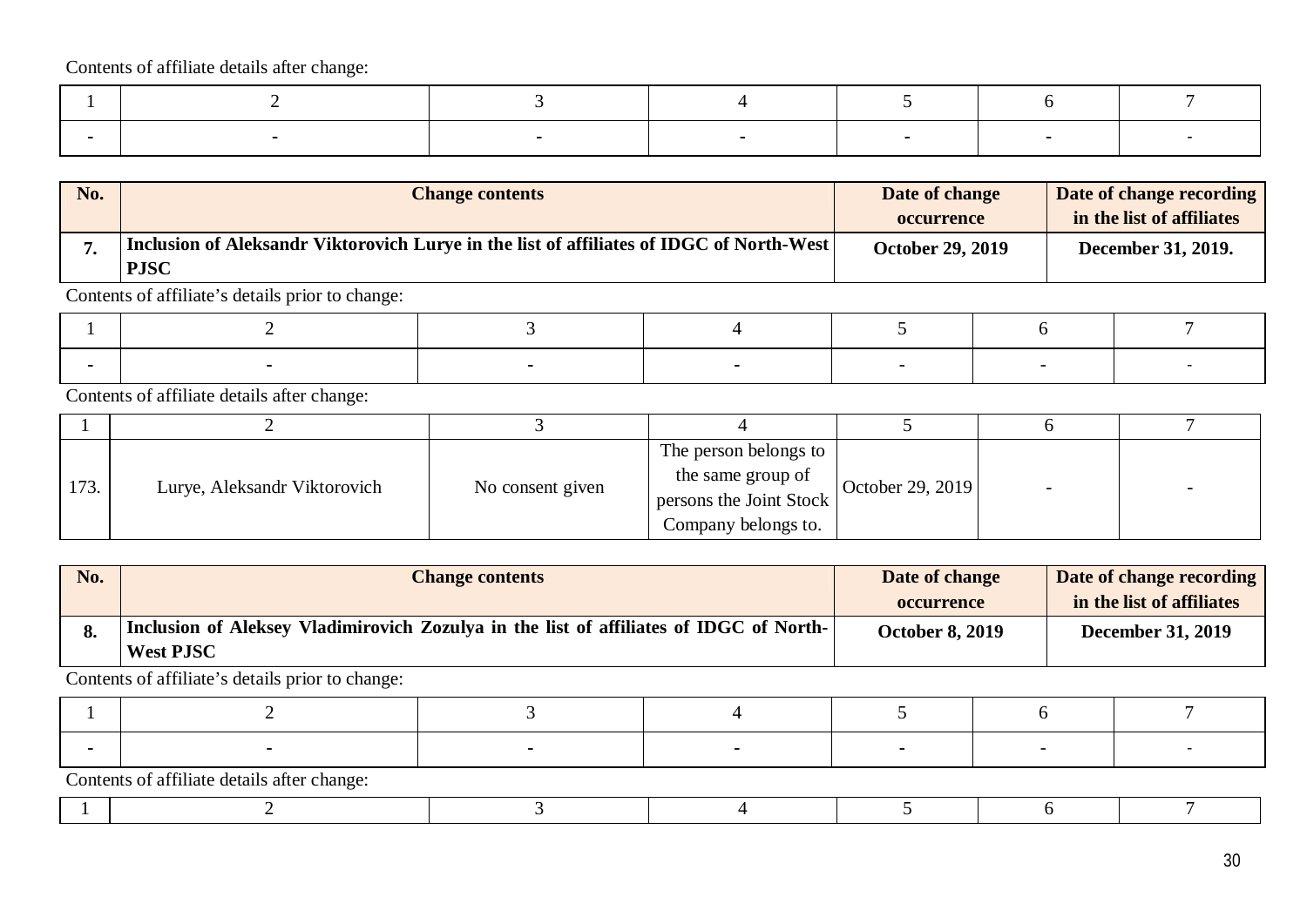|      |                                 |                  | The person belongs to   |                  |  |
|------|---------------------------------|------------------|-------------------------|------------------|--|
| 146. | Zozulya, Aleksey Vladimirovitch | No consent given | the same group of       | October 08, 2019 |  |
|      |                                 |                  | persons the Joint Stock |                  |  |
|      |                                 |                  | Company belongs to.     |                  |  |

| No. | <b>Change contents</b>                                                                                       | Date of change          | Date of change recording  |
|-----|--------------------------------------------------------------------------------------------------------------|-------------------------|---------------------------|
|     |                                                                                                              | <b>occurrence</b>       | in the list of affiliates |
|     | Inclusion of Aleksandr Andreevich Kondratyev in the list of affiliates of IDGC of North-<br><b>West PJSC</b> | <b>November 6, 2019</b> | <b>December 31, 2019</b>  |

Contents of affiliate details after change:

| 163. | Kondratyev, Aleksandr Andreevich | No consent given | The person belongs to<br>the same group of<br>persons the Joint Stock<br>Company belongs to. | November 6,<br>2019 |  |
|------|----------------------------------|------------------|----------------------------------------------------------------------------------------------|---------------------|--|

| No. | <b>Change contents</b>                                                                                | Date of change          | Date of change recording  |
|-----|-------------------------------------------------------------------------------------------------------|-------------------------|---------------------------|
|     |                                                                                                       | occurrence              | in the list of affiliates |
| 10. | Inclusion of Aleksey Vitalyevich Kuzin in the list of affiliates of IDGC of North-West<br><b>PJSC</b> | <b>December 5, 2019</b> | <b>December 31, 2019</b>  |

Contents of affiliate's details prior to change:

|  |  | Contents of efficient details often abongo: |  |  |  |  |  |  |  |
|--|--|---------------------------------------------|--|--|--|--|--|--|--|

|--|--|--|--|--|--|--|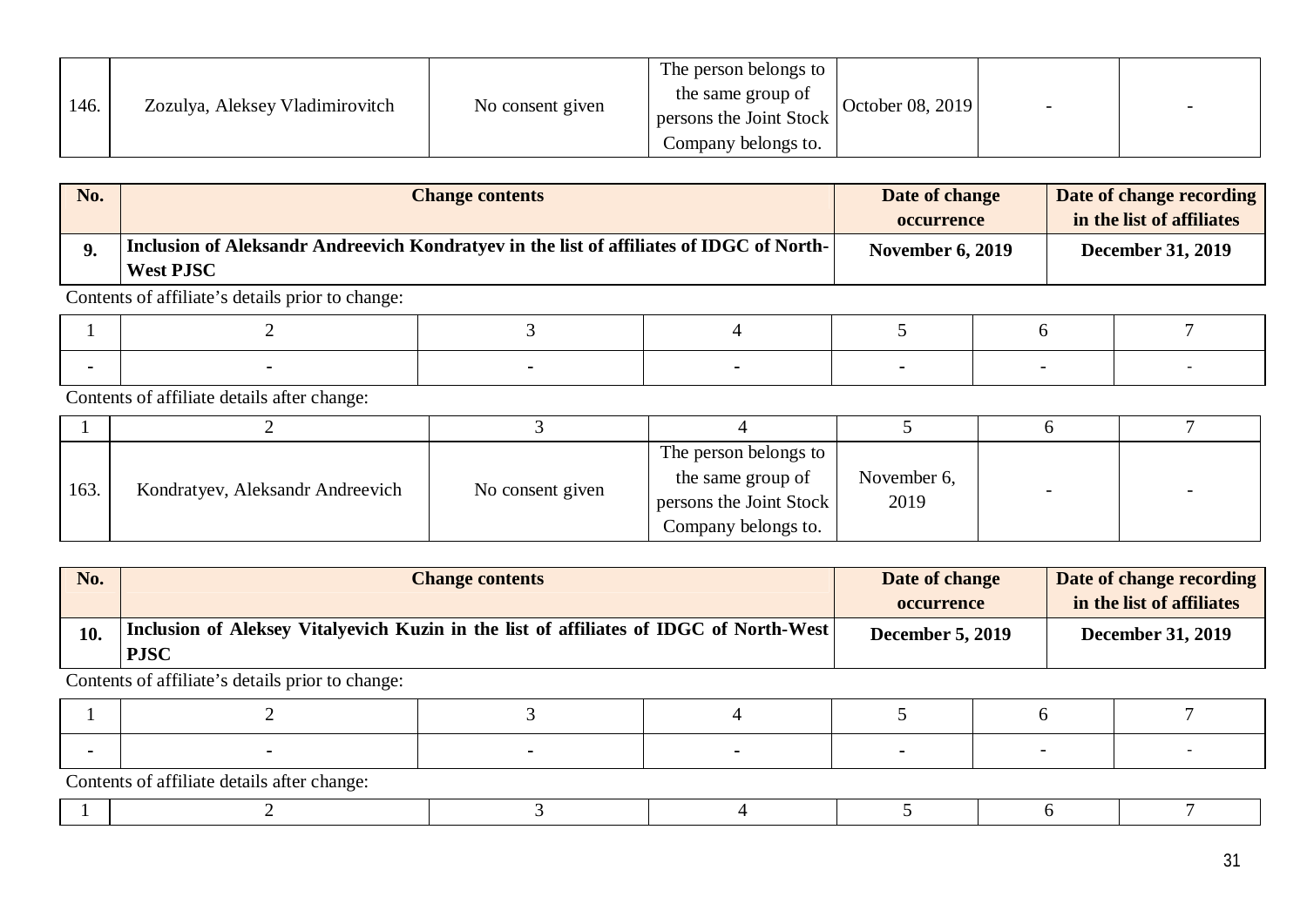|      |                            |                  | The person belongs to   |             |  |
|------|----------------------------|------------------|-------------------------|-------------|--|
| 178. | Kuzin, Aleksey Vitalyevich | No consent given | the same group of       | December 5, |  |
|      |                            |                  | persons the Joint Stock | 2019        |  |
|      |                            |                  | Company belongs to.     |             |  |

| No. | <b>Change contents</b>                                                                                 | Date of change           | Date of change recording  |
|-----|--------------------------------------------------------------------------------------------------------|--------------------------|---------------------------|
|     |                                                                                                        | <b>occurrence</b>        | in the list of affiliates |
|     | Inclusion of Andrey Petrovich Zharenkov in the list of affiliates of IDGC of North-West<br><b>PJSC</b> | <b>November 15, 2019</b> | <b>December 31, 2019</b>  |

Contents of affiliate details after change:

| 12.1 | Zharenkov, Andrey Petrovich | No consent given | The person belongs to<br>the same group of<br>persons the Joint Stock<br>Company belongs to. | November 15,<br>2019 |  |
|------|-----------------------------|------------------|----------------------------------------------------------------------------------------------|----------------------|--|

| No. | <b>Change contents</b>                                                                                    | Date of change<br><b>occurrence</b> | Date of change recording<br>in the list of affiliates |
|-----|-----------------------------------------------------------------------------------------------------------|-------------------------------------|-------------------------------------------------------|
|     | Inclusion of Andrey Grigorievich Samoylov in the list of affiliates of IDGC of North-<br><b>West PJSC</b> | <b>November 20, 2019</b>            | <b>December 31, 2019</b>                              |

Contents of affiliate's details prior to change:

| $C_{\text{c}}$ of $\mathcal{L}$ of $\mathcal{L}$ $\mathcal{L}$ $\mathcal{L}$ $\mathcal{L}$ $\mathcal{L}$ $\mathcal{L}$ $\mathcal{L}$ $\mathcal{L}$ $\mathcal{L}$ $\mathcal{L}$ $\mathcal{L}$ $\mathcal{L}$ $\mathcal{L}$ $\mathcal{L}$ $\mathcal{L}$ $\mathcal{L}$ $\mathcal{L}$ $\mathcal{L}$ $\mathcal{L}$ $\mathcal{L}$ $\mathcal{L}$ $\mathcal{L}$ |  |  |  |
|--------------------------------------------------------------------------------------------------------------------------------------------------------------------------------------------------------------------------------------------------------------------------------------------------------------------------------------------------------|--|--|--|

|--|--|--|--|--|--|--|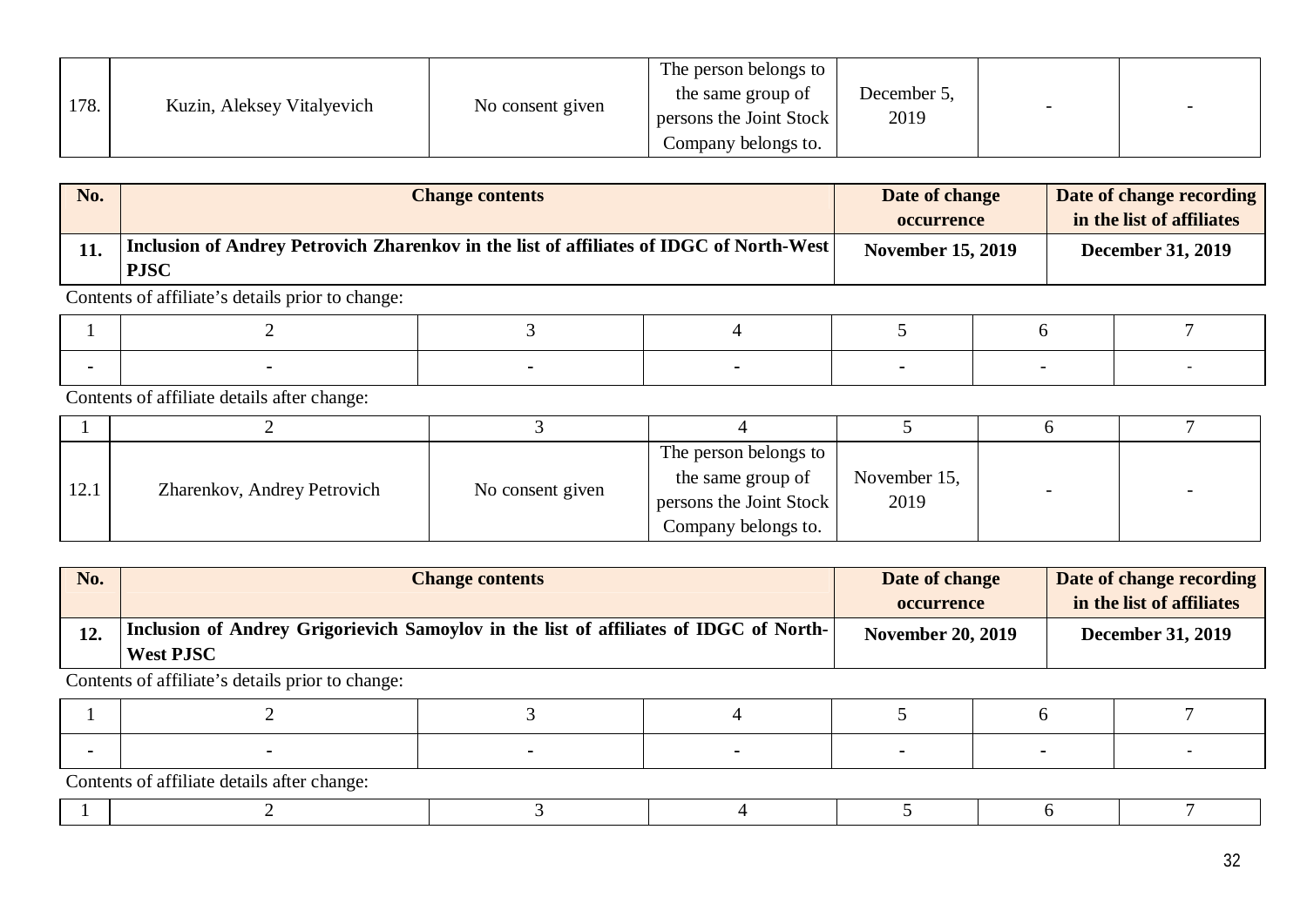|      |                               |                  | The person belongs to   |              |  |
|------|-------------------------------|------------------|-------------------------|--------------|--|
|      |                               |                  | the same group of       | November 20, |  |
| 151. | Samoylov, Andrey Grigorievich | No consent given | persons the Joint Stock | 2019         |  |
|      |                               |                  | Company belongs to.     |              |  |

| No. | <b>Change contents</b>                                                                             | Date of change<br><b>occurrence</b> | Date of change recording<br>in the list of affiliates |
|-----|----------------------------------------------------------------------------------------------------|-------------------------------------|-------------------------------------------------------|
|     | Inclusion of Yury Lvovich Korobtsov in the list of affiliates of IDGC of North-West<br><b>PJSC</b> | <b>December 11, 2019</b>            | <b>December 31, 2019</b>                              |

Contents of affiliate details after change:

| 168. | <b>Yury Lvovich Korobtsov</b> | No consent given | The person belongs to<br>the same group of<br>persons the Joint Stock<br>Company belongs to. | December 11,<br>2019 |  |
|------|-------------------------------|------------------|----------------------------------------------------------------------------------------------|----------------------|--|

| No. | <b>Change contents</b>                                                                                  | Date of change           | Date of change recording  |
|-----|---------------------------------------------------------------------------------------------------------|--------------------------|---------------------------|
|     |                                                                                                         | <b>occurrence</b>        | in the list of affiliates |
| 14. | Inclusion of Sergey Nikolayevich Khnykin in the list of affiliates of IDGC of North-West<br><b>PJSC</b> | <b>December 30, 2019</b> | <b>December 31, 2019</b>  |

Contents of affiliate's details prior to change:

| Contents of affiliate details after change: |  |  |  |  |  |  |  |  |
|---------------------------------------------|--|--|--|--|--|--|--|--|

 $1 \t 2 \t 3 \t 4 \t 5 \t 6 \t 7$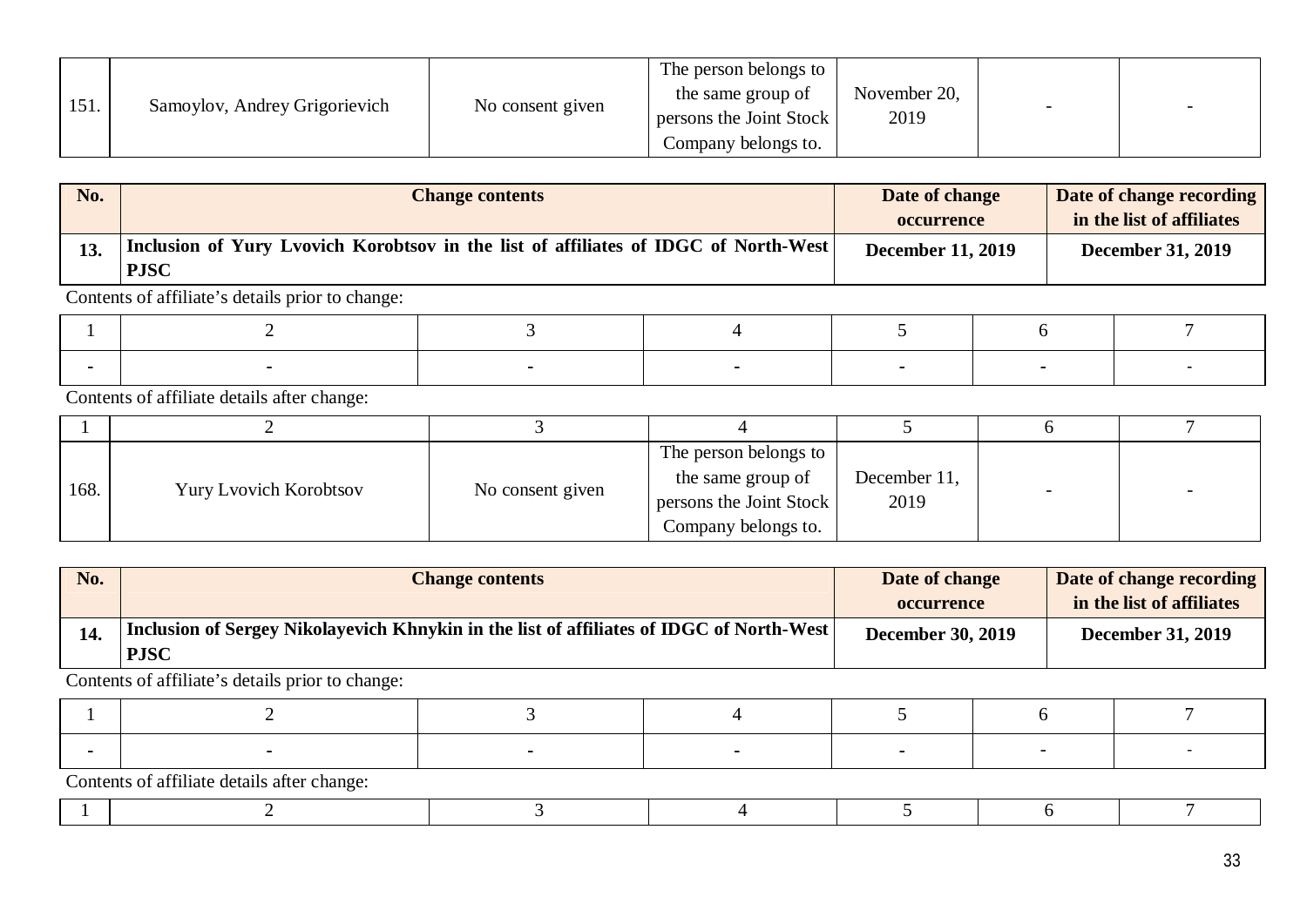|      |                             |                  | The person belongs to   |              |                          |                          |
|------|-----------------------------|------------------|-------------------------|--------------|--------------------------|--------------------------|
|      |                             |                  | the same group of       | December 30, |                          |                          |
| 179. | Sergey Nikolayevich Khnykin | No consent given | persons the Joint Stock | 2019         | $\overline{\phantom{0}}$ | $\overline{\phantom{0}}$ |
|      |                             |                  | Company belongs to.     |              |                          |                          |

| No. | <b>Change contents</b>                                               | Date of change<br><b>occurrence</b> | Date of change recording<br>in the list of affiliates |
|-----|----------------------------------------------------------------------|-------------------------------------|-------------------------------------------------------|
| 15. | Change of firm name of an affiliate of IDGC of North-West, PJSC $\,$ | <b>December 23, 2019</b>            | <b>December 31, 2019</b>                              |

| 60. | Tyumenenergo Joint Stock Company for<br>Power Industry and Electrification | Russia, Tyumen Region,<br>Khanty-Mansi Autonomous<br>Area–Yugra, Surgut | The individual belongs<br>to the same group of<br>entities this joint stock<br>company belongs to. | July 1, 2008 |  |
|-----|----------------------------------------------------------------------------|-------------------------------------------------------------------------|----------------------------------------------------------------------------------------------------|--------------|--|

Contents of affiliate details after change:

| 60. | Rosseti Tyumenenergo Joint Stock<br>Company | Russia, Tyumen Region,<br>Khanty-Mansi Autonomous<br>Area-Yugra, Surgut | The individual belongs<br>to the same group of<br>entities this joint stock<br>company belongs to. | December 23,<br>2019 |  |
|-----|---------------------------------------------|-------------------------------------------------------------------------|----------------------------------------------------------------------------------------------------|----------------------|--|

| <b>No.</b> | <b>Change contents</b>                                          | Date of change<br><b>occurrence</b> | Date of change recording<br>in the list of affiliates |
|------------|-----------------------------------------------------------------|-------------------------------------|-------------------------------------------------------|
| 16.        | Change of firm name of an affiliate of IDGC of North-West, PJSC | <b>December 20, 2019</b>            | <b>December 31, 2019</b>                              |

Contents of affiliate's details prior to change: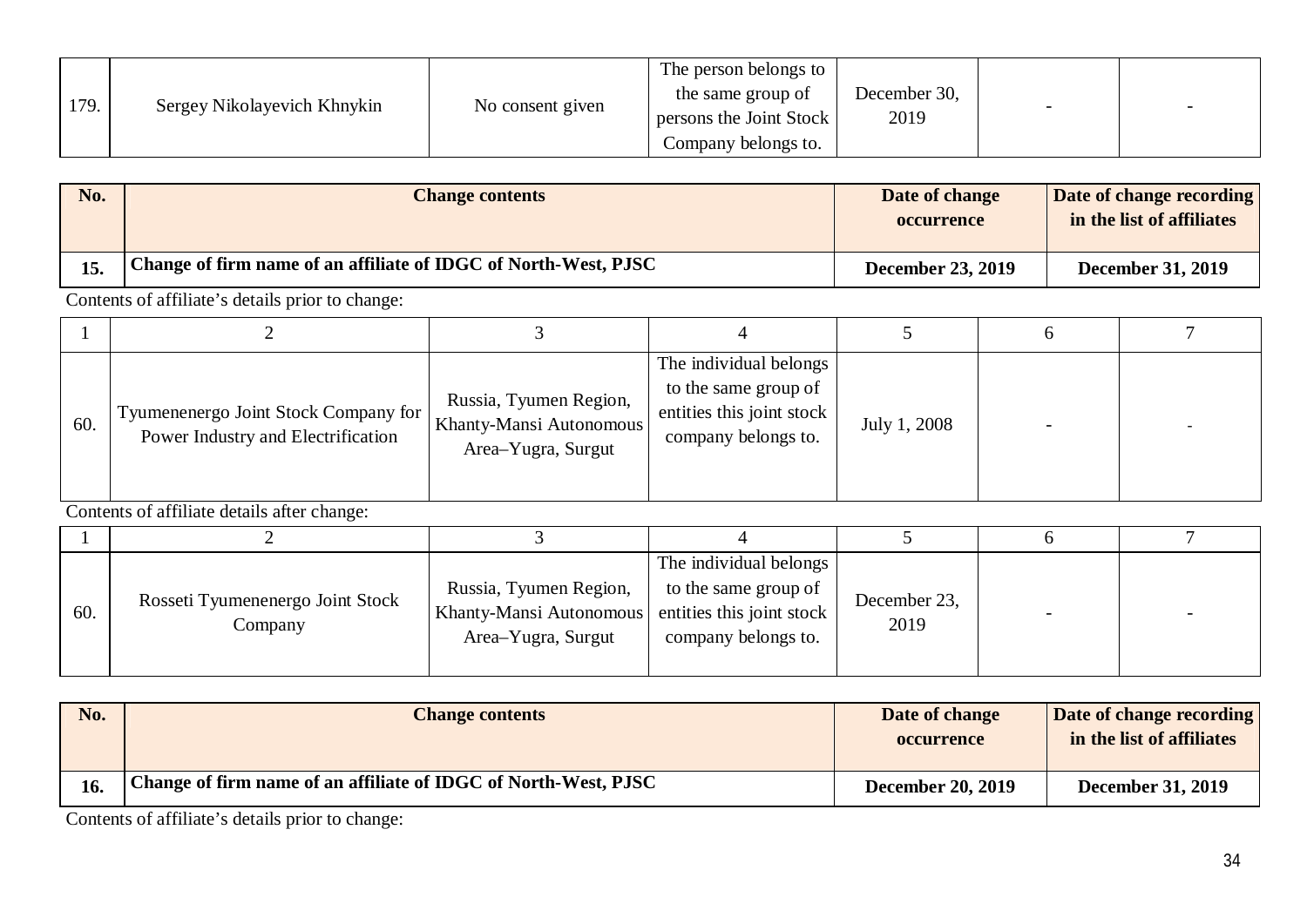| 103. | Volgograd Interdistrict Electric Power<br>Grids Public Joint Stock Company | <b>Russian Federation,</b><br>Volgograd | The person belongs to<br>the same group of<br>persons the Joint Stock<br>Company belongs to. | June 20, 2019 |  |
|------|----------------------------------------------------------------------------|-----------------------------------------|----------------------------------------------------------------------------------------------|---------------|--|

Contents of affiliate details after change:

| 103. | Volgograd Interdistrict Electric Power<br>Grids Joint Stock Company | Russian Federation,<br>Volgograd | The person belongs to<br>the same group of<br>persons the Joint Stock<br>Company belongs to. | December 20,<br>2019 |  |
|------|---------------------------------------------------------------------|----------------------------------|----------------------------------------------------------------------------------------------|----------------------|--|

| No. | <b>Change contents</b>                                                                      | Date of change           | Date of change recording  |
|-----|---------------------------------------------------------------------------------------------|--------------------------|---------------------------|
|     |                                                                                             | <b>occurrence</b>        | in the list of affiliates |
|     | Inclusion of the Joint Stock Company "Operator of Automated Systems for                     | <b>December 11, 2019</b> | <b>December 31, 2019</b>  |
|     | Technological Control of the Digital Electric Network" in the list of affiliates of IDGC of |                          |                           |
|     | <b>North-West PJSC</b>                                                                      |                          |                           |

Contents of affiliate's details prior to change:

| 104. | Joint Stock company "Operator of<br>automated systems for technological<br>control of a digital electric network" | Moscow | The person belongs to<br>the same group of<br>persons the Joint Stock<br>Company belongs to. | December 11,<br>2019 |  |
|------|-------------------------------------------------------------------------------------------------------------------|--------|----------------------------------------------------------------------------------------------|----------------------|--|

| No. | Change contents | Date of change    | Date of change recording  |
|-----|-----------------|-------------------|---------------------------|
|     |                 | <b>occurrence</b> | in the list of affiliates |